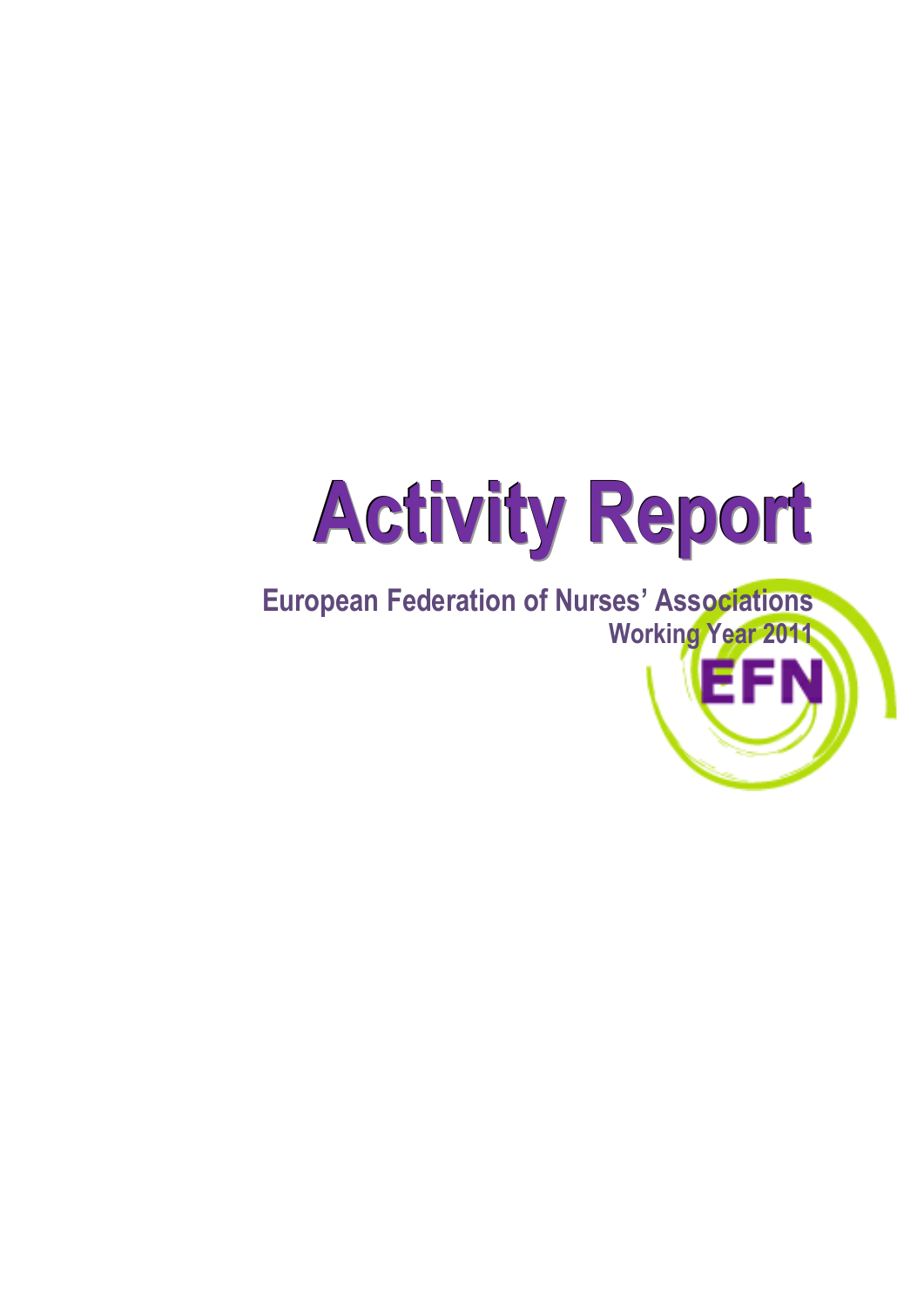# Table of Contents

| $\mathbf{L}$ |  |
|--------------|--|
| II.          |  |
| III.         |  |
| IV.          |  |
| V.           |  |
| VI.          |  |
|              |  |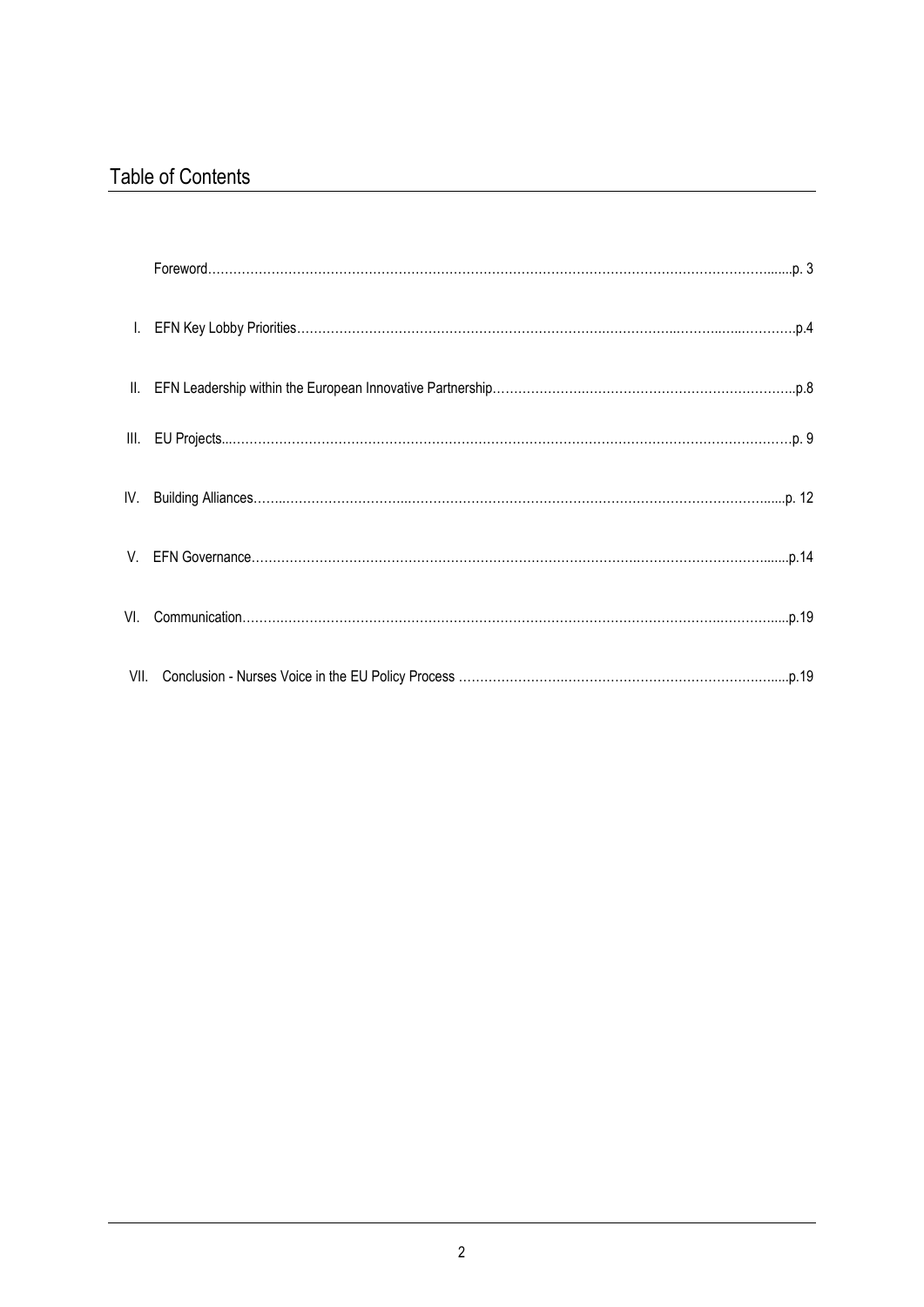### Foreword

Dear Colleagues,

2011 was a special year for the EFN, for many reasons. Firstly, the EFN is now 40 years young and to celebrate its birthday, the book on 'Nurses' Voice in the EU Policy Process" has been launched in the European Parliament, in a celebration with civil servants, politicians and key stakeholders that have been on our side for many years. The book is to leave a trace of the remarkable work that has been done since 1971, but it is equally important to celebrate the future.

The future is safe as the EFN members adopted a new EFN constitution in its General Assembly in Warsaw, in October 2011, which is more inclusive with a clear vision on mission and objectives. The ICN membership as a condition for EFN membership was cut, opening EFN membership to more than one organisation per country, and the working language officially became English; all steps in governance that show efficiency and effectiveness. But this is just the start of a journey that each of us will need to contribute actively to, if the constitutional change is to move from theory to practice.

With all these developments in mind, the EFN has climbed to one of the highest respected positions in lobbying where, being a member of the Steering Committee on Healthy and Active Ageing, led by Commissioner Nellie Kroes and Commissioner John Dalli, as well as the DG Internal Market Steering Committee on the Health Professional Card, has given the EFN a policy window of opportunity to put nurses and nursing at the highest political level, leading to the expansion of its alliance environment. Some of these alliances were new, while existing ones became stronger as partners not only saw that the EFN had an impact on the decisions taken by the Commission, but more importantly, that the EFN is always in a position to deliver on its promises.

All this work has not been possible without the unconditional support of the EFN members. The EFN is in a unique position, compared to many other pan-European organisations, due to the engagement of all the EFN members in the development of political positions and policies, collecting data, often in a quite speedy context, providing good innovative practices and inspiring colleagues to take up change at all possible levels. All this is delivered in a very friendly and professional manner, in an environment of solidarity and equity, where people listen to each other and try to understand each other in order to move things forward all together, with one voice for nurses and nursing.

Therefore, it is now time to look back at the EFN's work throughout the year as presented in this Activity Report, highlighting the extent of the EFN's achievements, influence, involvement and visibility in the European policy-making arena in 2011.

We are looking forward to a strong and effective collaboration in 2012.

Ms Unni Hembre **Mr. Paul De Raeve** *EFN President EFN General Secretary*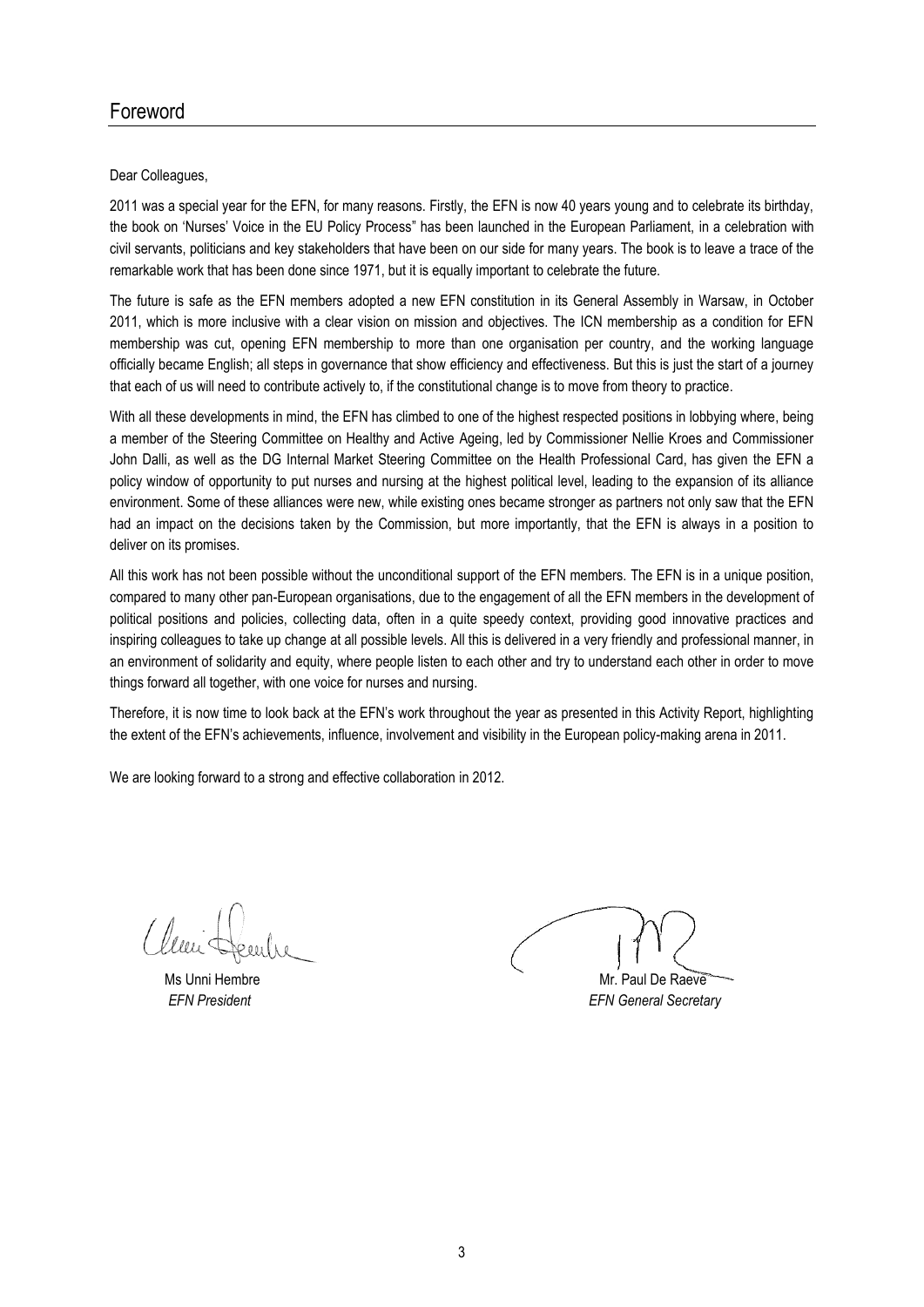Building on the [EFN Strategic and Operational Lobby Plan 2009-2013,](http://www.efnweb.eu/version1/en/documents/UpdatedEFNStrategicandOperationalLobbyPlan2009-2013-EN.pdf) and the achievements of previous years, the EFN focused on four main policy areas: Education, EU Workforce for Health, Patient Safety & Quality of Care, including e-Health, and the EU Innovative Partnership as a new EU governance mechanism.

#### **A. EDUCATION (DIR 36)**

Six years after the adoption of the [Directive 2005/36/EC,](http://ec.europa.eu/internal_market/qualifications/future_en.htm) aiming to consolidate the rules regulating the recognition of professional qualifications in the EU Member States, the European Commission is looking to modernise this Directive with the aim of speeding up recognition to enhance professionals' mobility as a boost for the economic growth. Therefore, the EFN continues its advocacy and lobby efforts by focusing on what is at stake for the nursing profession when it comes to the modernisation of the Directive. The EFN position on the [modernisation of DIR36,](http://eur-lex.europa.eu/LexUriServ/LexUriServ.do?uri=COM:2011:0367:FIN:en:PDF) as presented to Commissioner Barnier and the EFN's [input to the Green Paper,](http://www.efnweb.eu/version1/en/documents/GreenPaper-ModernisingPQD-EFNInputtoConsultation-Final.pdf) helped shape the legislative proposal.

For the EFN, the modernisation of the Directive should provide the framework for the development of a high-quality care delivered by a competent health workforce of sufficient capacity and with the right skills to face future healthcare challenges by:

- 1. Guaranteeing the minimum requirements as set out in the Directive 36 the EFN stresses the importance of moving towards 12 years of entry level for all Member States.
- 2. Making the IMI system mandatory for competent authorities and accessible to individual applicants to reduce bureaucracy and fostering its development in benefit of the professional recognition;
- 3. Updating the Annexe V with new topics in the nursing curricula, and setting out the process for further exploration of adding a competency list to the Annexe V;
- 4. Putting in place a process for the development of an EU Continuous Professional Development (CPD) framework to maintain a highly skilled and motivated workforce in the health sector;
- 5. No partial access to the nursing profession or any other health profession.

Key alliances are of course the sectoral professions expressing their concerns in two Joint Statements, where the nurses [\(EFN\)](http://www.efnweb.eu/), the midwives [\(EMA\)](http://www.europeanmidwives.org/), the dentists [\(CDE\)](http://www.eudental.eu/), the doctors [\(CPME\)](http://www.cpme.eu/), pharmacists [\(PGEU\)](http://www.pgeu.eu/), veterinarians [\(FVE\)](http://www.fve.org/), and the architects [\(ACE\)\)](http://www.ace-cae.org/) take clear stands on their [joint statement](http://www.efnweb.eu/version1/en/documents/JointStatementSectoralProfessions-ECConsultationonDIR36-15032011.pdf) released at a political moment where the Commission was unable to ignore it, and, in the morning of 7 November, offered a wake-up call with a [joint statement](http://www.efnweb.eu/version1/en/documents/JointStatementoftheEuropeanSectoralProfessionsontheModernisationoftheDirective36.pdf) stressing the need to preserve the quality and integrity of qualifications. During the event, the seven sectoral professions, a delegation led by the EFN, met with Commissioner Barnier in order to explore how to strengthen the added value of automatic recognition, and strengthen and improve the minimum requirements while at the same time being 'flexible''. As a result, Commissioner Barnier agreed to have a few technical meetings with the group in 2012.

Furthermore, other alliances have proved to make a huge difference. The [European Public Health Alliance \(EPHA\),](http://www.epha.org/) the [European Patients' Forum \(EPF\)](http://www.eu-patient.eu/), the [European Women's Lobby \(EWL\)](http://www.womenlobby.org/?lang=en), and the [European Consumers' Organization](http://www.beuc.org/Content/Default.asp)  [\(BEUC\)](http://www.beuc.org/Content/Default.asp) started publicly supporting the EFN's views on upholding the minimum education standards of the sectoral professions as set out in Directive 36. In a [joint statement](http://www.epha.org/IMG/pdf/Joint_Statement_EPHA_EPF_EWL_BEUC_final.pdf), these four powerful European organisations called on the European Commission and Member States to ensure a highly qualified workforce for health by: maintaining current minimum requirements for healthcare professionals that migrate within the EU, reinforcing and improving minimum education and training standards as to safeguard the safety of European citizens, and not applying the principal of partial access to sectoral professions. EPHA, BEUC, EWL and EPF stressed that the focus of the modernisation must be to strengthen the requirements for highly educated professionals in order to have a health workforce equipped to tackle today's healthcare challenges.

As such, the modernisation becomes everybody's business, as the Professional Qualifications Directive is one of the twelve priorities of the [Single Market Act.](http://ec.europa.eu/internal_market/smact/index_en.htm) It is within this context that the European Commission's Internal Market Information System (IMI) becomes the key component for exchange of information between competent authorities. Therefore, the EFN has taken up a leadership role in the Steering Committee Meetings on the Health Professional Card. The EFN led on the design of a [case study](http://www.efnweb.eu/version1/en/documents/CaseStudyEuropeanProfessionalMobilityCardforNurses-16092011.pdf) for nurses in order to evaluate the potential performance of such an e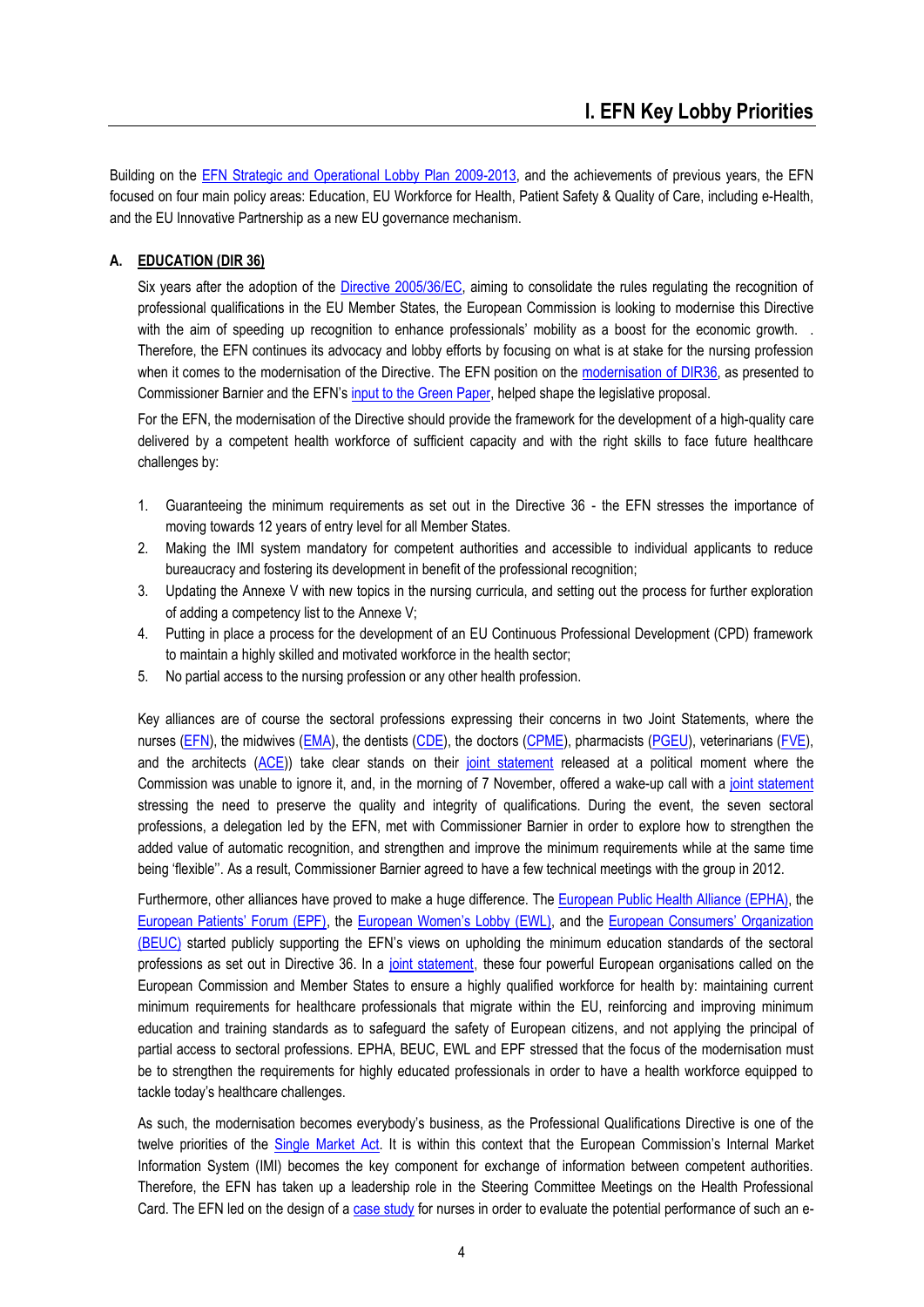card. The case study was presented at the European Commission's [Single Market Forum](http://ec.europa.eu/internal_market/top_layer/single_market_forum_en.htm) held on 2-4 October 2011, in Krakow, Poland, which was jointly organised by the European Parliament, the Polish Government, and the European Commission. The Single Market Forum also led to the [Krakow Declaration,](https://sites.google.com/site/expertconference/krakow-statement) drafted by MEPs, which shows the political willingness and commitment to move forward. As such, the European Parliament approved by majority the resolution actively led by Emma McClarkin (MEP-UK Conservative Party) clarifying the position of the EP towards the upcoming legislative proposal emphasising the crucial role of the Professional qualifications Directive as a boost for the economic growth and a need to enhance trust in the system by strengthening requirements and simplifying procedures, always keeping in mind the quality of the services delivered.

This brings us to the end of 2011 and the tabling of a new legislative proposal. We will definitely start 2012 by reading and re-reading all the articles and paragraphs, identify what is at stake, and start, if needed, legislative amendments in the European Parliament. The EFN therefore strongly counts on its alliances to move this important piece of legislation in the right direction and also encourages the EFN members to work at national level in order to actively engage their national representatives for the upcoming discussions in the Council of the European Union.

#### **B. EU WORKFORCE FOR HEALTH**

As Member States all over Europe continue to face common challenges in terms of ensuring and maintaining an adequate health workforce to meet the changing and growing health needs of the EU citizens, it is becoming increasingly important to have an adequate and sustainable [EU Workforce for Health.](http://ec.europa.eu/health-eu/europe_for_patients/health_workforce/index_en.htm) As nurses are the biggest occupational group in the healthcare sector in Europe, the EU Workforce for Health has become a continuous political agenda in which DG Sanco and many key stakeholders mark their way towards an effective action in all EU Member States with the ambition of implementing the [Council Conclusions on the EU Workforce.](http://www.consilium.europa.eu/uedocs/cms_data/docs/pressdata/en/lsa/118280.pdf) 

In May 2011, the European Parliament organised a discussion on "Developing a community approach to addressing health workforce and professionals mobility challenges", hosted by MEP Antonyia Parvanova, to discuss the health workforce crisis and the need for a coordinated response to address the challenges of an ageing society and ageing workforce, and the sustainability of health systems. The EFN, represented by Merja Merasto of the Finnish Nurses Association, emphasized the need for concrete actions and clearly defined steps to be taken. These steps became clearer as the EFN started negotiating with some key Member States, such as Belgium, the UK, Hungary, Finland, Malta, and Italy, all of which are work package leaders in the upcoming Joint Action on EU Workforce for Health. The EFN, as a member of the High Level Group on Health Professionals Mobility, was selected to support the development of the joint action proposal as well as look at a feasibility study on mobility which is preparing the state of play for the Joint Action. The EFN Executive Committee met Martin Seychell from DG Sanco and encouraged him to show strong leadership in taking workforce for health further and to collaborate closely with the European Parliament, EPSU and the EFN. Furthermore, the European Commission and the European Parliament supported the event on EU Workforce for Health in the Polish Parliament, during the Polish EU Presidency. This is the result of the work started under the Belgium EU Presidency and continued during the Hungarian EU Presidency, in which migration and new skills and jobs were high on the Hungarian list of priorities. It is therefore a pleasure to see Hungary take the lead of a work package in the Joint Action. Upcoming efforts in 2012 and 2013 will have a major role to play in implementing the Joint Action on Workforce for Health, which addresses the challenges facing the EU health workforce in an all-inclusive and sustainable way. The movement of the workforce is measurable and in this regard, the upcoming legislative proposal for the Directive 36 and the potential compulsory use of the IMI system would play a major role in mapping the workflows flows. The EFN has made strong efforts in 2011 to ensure that the nurses' voice is adequately represented and continues to be represented when tackling this important issue. This Joint Action therefore builds on the outcomes of past European research projects on Workforce for Health that will hopefully be used to advance and make available proven initiatives to go into practice.

#### **C. THE EUROPEAN PATIENTS' RIGHTS in CROSS-BORDER HEALTHCARE DIRECTIVE**

Being a topic of high political priority, the EFN has contributed to the design of the [Directive on Patients" Rights](http://eur-lex.europa.eu/LexUriServ/LexUriServ.do?uri=OJ:L:2011:088:0045:0065:EN:PDF) in [Cross-Border Healthcare](http://eur-lex.europa.eu/LexUriServ/LexUriServ.do?uri=OJ:L:2011:088:0045:0065:EN:PDF) which came into force on 9 March 2011, after the Parliament and the Council, on 15 December 2010, reached an agreement on the second reading on the legislative proposal on Cross-Border Healthcare. Various aspects of the Directive are key to nurses and nursing: standards of care, e-Health, quality and patient safety, continuity of care and the selection of the excellence centres for the reference networks.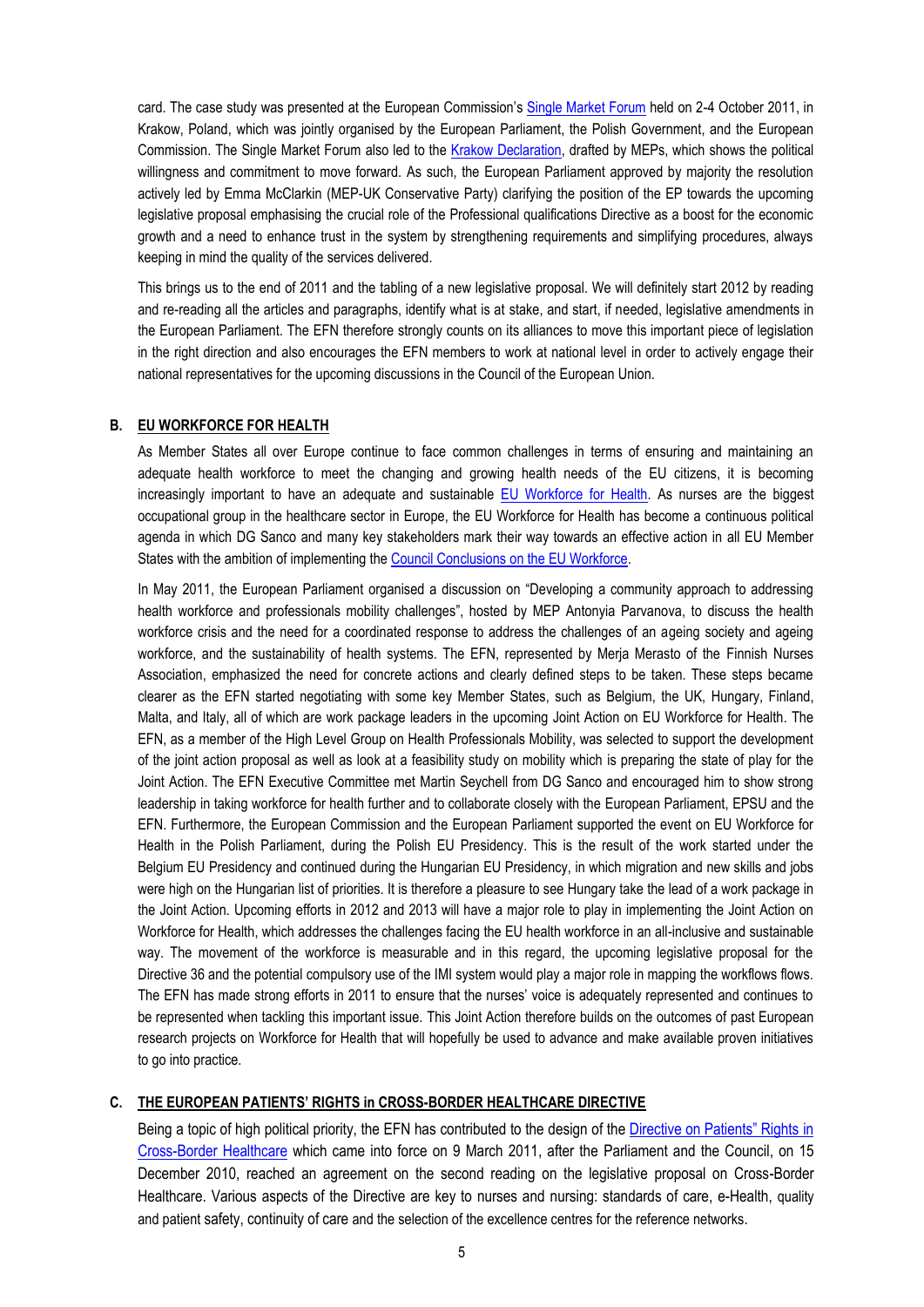In March 2011, the [European Regional and Local Health Authorities \(EUREGHA\)](http://www.euregha.net/home/) launched a Kick-off meeting of the Working Group on Cross-Border Healthcare in order to discuss inputs for the design of the 2011 work plan. The Working Group agreed that the implementation of the Directive on Patients" Rights in Cross-Border Healthcare and the exchange of best practices to cope with geographical borders should be the two main topics of the work plan. In order to support and fully convey the most important elements of this Directive, the EFN spoke at the  $5<sup>th</sup>$ European Patients' Rights Day "Putting Citizens at the centre of EU Health Policy" on the conditions of citizens in the healthcare services in Europe. The objective of the 5<sup>th</sup> [European Patients' Rights Day](http://www.activecitizenship.net/content/blogcategory/72/179/) was to map patients' rights in each Member State and to identify good practices of citizens and patient organisations in heath policy that can be more widely implemented, and to bring citizens closer to EU health policy. Even after implementation, it is important to maintain contact with the European Commission to ensure that National authorities transpose the Directive correctly. For the EFN, this included having meetings with DG Sanco in order to discuss the implementation of Art 12 (European Reference Networks) of the Directive and to emphasise the importance of putting in place measures and resources to ensuring quality, safety and continuity of care within cross-border healthcare also in line with the necessary developments for the implementation of the article 14, eHealth. Within this context the EFN released a [policy](../../../../Local%20Settings/Temporary%20Internet%20Files/Content.Outlook/Local%20Settings/Temporary%20Internet%20Files/Content.Outlook/Local%20Settings/Temporary%20Internet%20Files/AppData/Local/Microsoft/Local%20Settings/Temporary%20Internet%20Files/Content.Outlook/Local%20Settings/Temporary%20Internet%20Files/Policy%20&%20Position%20statements/EFN%20Policy%20Statement%20on%20Continuity%20of%20Care.pdf) and [position](../../../../Local%20Settings/Temporary%20Internet%20Files/Content.Outlook/Local%20Settings/Temporary%20Internet%20Files/Content.Outlook/Local%20Settings/Temporary%20Internet%20Files/AppData/Local/Microsoft/Local%20Settings/Temporary%20Internet%20Files/Content.Outlook/Local%20Settings/Temporary%20Internet%20Files/Policy%20&%20Position%20statements/EFN%20Position%20Statement%20on%20Continuity%20of%20Care.pdf) statement on continuity of care.

Education and Workforce go hand in hand with quality and safety. Patient safety is an issue of increasing concern all over the world, and is among the highest priorities of the EU and the EFN policy agendas. It is estimated that in the EU Member States between 8% and 12% of the patients admitted to hospitals suffer from adverse events whilst receiving healthcare. As such, safety and quality of care should be considered as the basic parameters for an effective healthcare sector, and nurses remain instrumental in initiating change and improvement, at local and national levels. The EFN has consistently lobbied for patient safety to be included as a core part of all health education and for concrete support for research and exchange of results between EU member states. 2011 marked the beginning of the [Joint Action on Patient](http://ec.europa.eu/health/patient_safety/policy/index_en.htm)  [Safety and Quality of Care,](http://ec.europa.eu/health/patient_safety/policy/index_en.htm) of which the EFN is an associated partner, so these issues and negotiations have been at the very top of the EFN's lobbying priorities this year.

Indeed, in order to make sure that the nurses' views are taken into account and that the EU legislation is in line with the EFN policy, the EFN has been working on several key points essential to good quality and safe healthcare.

In 2011, the EFN focused on Patient Safety by participating and presenting nurses' views in several key lobby events, such as the meeting of the Patient Safety & Quality Care Working Group of the European Commission that engaged the 27 EU Member States and the EU Health Stakeholders, such as: CPME, PGEU, EPF, HOPE, EHMA and EFN. In 2011, the EFN participated in several meetings organised by the Working Group, which continues to work towards facilitating a platform of information exchange on current work in the field of healthcare quality at Member State and European levels, on existing and emerging issues, priorities and on innovative solutions. In 2011, however, the Working Group placed particular emphasis on negotiating with the EU Member States and the EU stakeholders on the content of the project proposal for the Joint Action on Patient Safety and Quality of Care, which is seen as a larger scale implementation of the tools and recommendations proposed by the EU project on Patient Safety - [EUNetPaS.](http://www.eunetpas.eu/) Within this context, the EFN can play an important role as stakeholder in bringing upfront the EFN members' experiences related to guaranteeing high quality and safe health services and the system needed to deliver a consistent standard of health care to individuals in all EU Member States. In a High Level Group meeting at DG Sanco in January 2011, the Working Group identified the key work packages for EFN to contribute to (WP2, WP3, WP4 and WP5), and it was also decided that the EFN will be part of the Political Steering Committee on Quality and Safety.

Furthermore, the EFN was invited to the Expert Conference on Education in Quality of Care and Patient Safety. Organised by the Polish EU Presidency in Krakow, Poland, in September 2011, with the objective of following up on the [Council Recommendations on Patient Safety](http://ec.europa.eu/health/patient_safety/docs/council_2009_en.pdf) (2009) and the [Luxembourg declaration](http://ec.europa.eu/health/ph_overview/Documents/ev_20050405_rd01_en.pdf) (2005), th[e Expert Conference on](https://sites.google.com/site/expertconference/expert-conference)  ["Education in Quality Care and Patient Safety"](https://sites.google.com/site/expertconference/expert-conference) was attended by representatives of patients, nurses, doctors, ministries and academics. The participants emphasised the need for a change of mind to focus on the whole healthcare team and their educational opportunities, while the Polish Ministry highlighted that in order to improve quality of care, patient safety should be introduced at all levels of the curricula of health professionals. Recognising the deliverables of the European Union Network on Patient Safety (EUNetPaS), the conference stressed the need for the EU institutions and National Authorities to establish an international cooperation in health education on quality care and patient safety in the format of exchange, sharing of experience and learning, and the use of guidelines for education and training on patient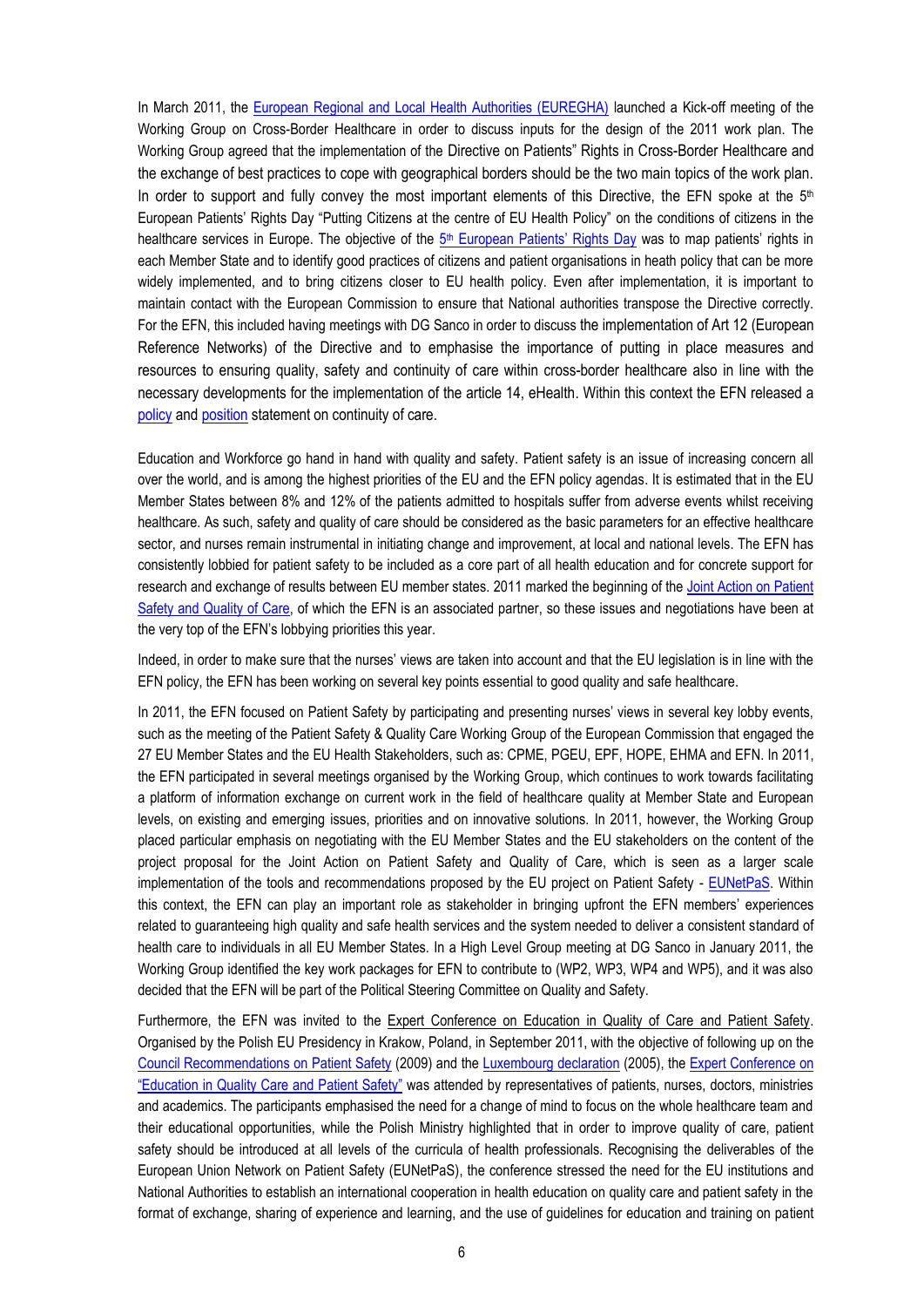safety. Finally, the [Krakow Statement](https://sites.google.com/site/expertconference/krakow-statement) on Education in Quality Care and Patient Safety was agreed as a way to accelerate the interest and importance of health professionals' education and training in quality care and patient safety, while acknowledging the differing progress and programme developments across Europe.

Furthermore, at EU level, the introduction of e-Health services is facilitating access to healthcare, whatever the geographical location, thanks to innovative tele-health and personal health systems. E-Health is also breaking down barriers, enabling health service providers (public authorities, hospitals) from different Member States to work more closely together. In this context, the European Commission's DG Sanco & DG INFSO sees the EFN's input to the governance of e-Health as essential, seeing nurses as key end-users. Therefore, nurses are part of the process when designing and implementing the European e-Health [Governance Initiative,](http://ec.europa.eu/information_society/activities/health/policy/ehealth_governance_initiative/index_en.htm) the higher EU level initiative in eHealth that will assist in shaping the priorities of the eHealth political agenda.

In 2011, the EFN has become involved in three EU projects on e-Health, of which the [Chain of Trust](http://www.chainoftrust.eu/) is considered to be the most successful one. The partnership has been strong and the purpose fitting, as the users have a key role to play in taking up e-Health.

In addition to being involved in these EU projects, the EFN also participated in several events and discussion forum where has been highlighted what is at stake for the nursing profession as regards the innovation and the use of new technologies; particularly in a Symposium on e-Health – A New Holistic Healthcare Plan for Europe which took place on 23-24 March 2011, in Brussels. The purpose of the event was to exchange ideas and comparative experience in technology and good implementation models for European healthcare as part of the initiated e-Health platform. The EFN was invited as a keynote speaker and used the opportunity to share best practices and network with expert speakers, practitioners, and policy-makers from across Europe and beyond. The EFN also stressed the importance of increasing independence when applying e-Health services, more flexibility in the delivery of care, reducing the workload of nurses, creating new roles for nurses, and the communication between community and hospital care.

The EFN is a central partner in the Joint Action on Quality and Safety and although the article in the Patients' Rights in Cross-border Healthcare Directive on quality and e-Health was downgraded by the Council, the EFN and its partners will continue their work as this Directive is being implemented as it is an important milestone for health policy within the EU.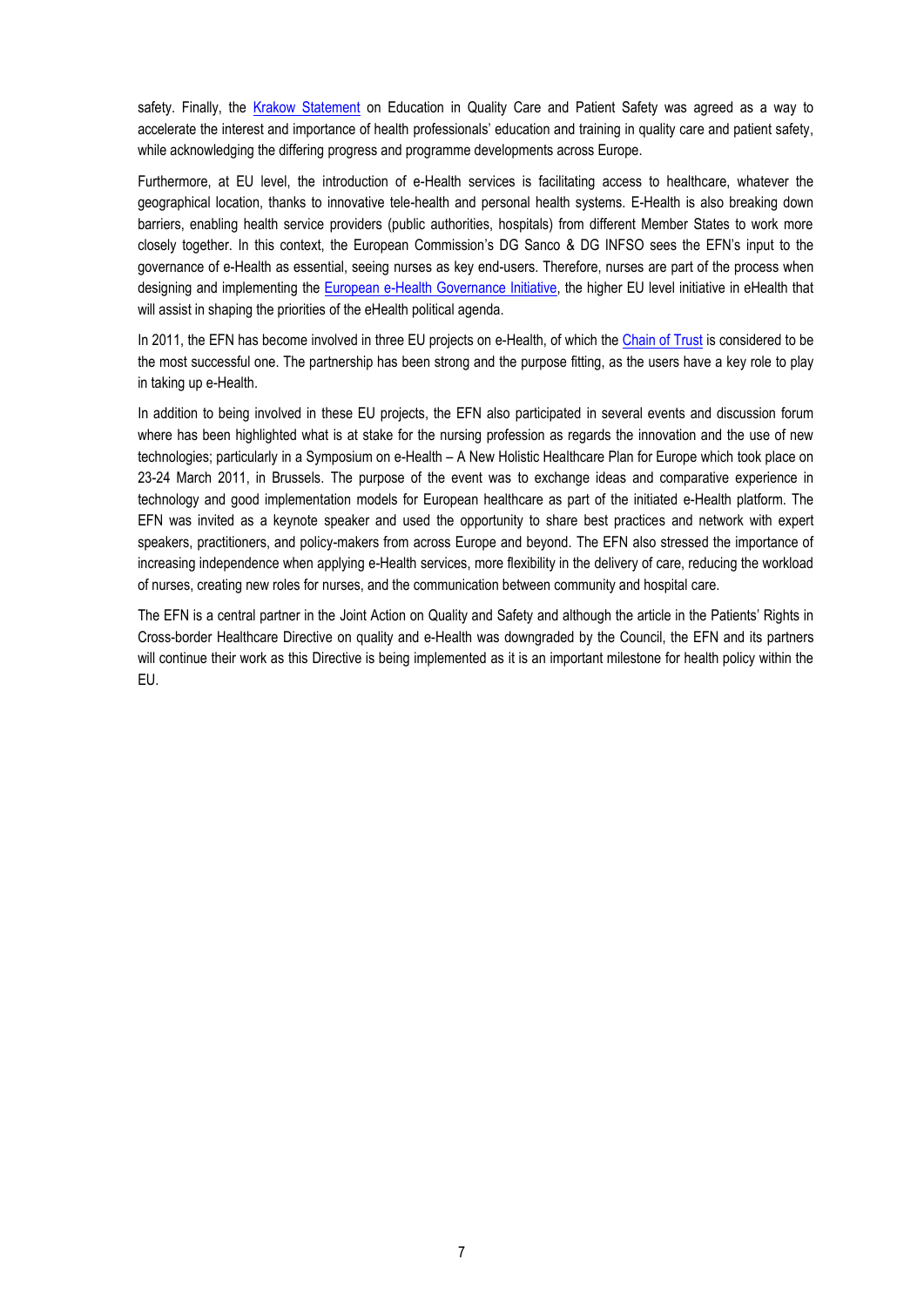[The Active and Healthy Ageing Innovation Partnership](http://ec.europa.eu/research/innovation-union/index_en.cfm?section=active-healthy-ageing) (AHAIP) is a partnership launched under the Europe 2020 flagship initiative Innovation Union, a novel concept to promote breakthroughs to address societal challenges and gain competitive advantage. Also anticipated within the strategy "[A Digital Agenda for Europe](http://ec.europa.eu/information_society/digital-agenda/index_en.htm)" (May 2010), the pilot partnership was also oriented towards with the general aim of delivering sustainable development for a digital Single Market. In 2011, the EFN, having taken part in the [Public Consultation on Active and Healthy Ageing](http://ec.europa.eu/health/ageing/consultations/ageing_cons_01_en.htm) launched at the Stakeholders Conference where the EFN President Unni Hembre represented the nurses commitment towards the partnership, organised by the European Commission**,** joined the Steering Group of the AHAIP in drafting and implementing the Active and Healthy Ageing Innovative Partnership, which is a highly political initiative led by two Commissioners, Neelie Kroes and John Dalli. Importantly, the innovation partnership has a strong research component to prepare the Horizon 2020. As such, the partnership provides the EFN with the opportunity to set the health research agenda for the coming years.

The overall objective of the European Innovative Partnership (EIP) is to increase two healthy life years to the average healthy life span of European citizens by 2020.

The EIP started creating partnerships within the Steering group resulting in 3 different pillars being run through workshops in June 2011: "Prevention, awareness and early diagnosis", "Care & Cure" and "Independent Living". The EFN, together with the Spanish Ministry of Health, ESIP, Phillips, and J&J, focussed on the AHAIP Working Group on Care & Cure. In this development, the case study 'Chronic Illness Case Management Service in Northern Ireland' was presented by Dr Marina Lupari and Mrs Amanda Cheesley (awarded by Frontline First– Royal College of Nursing) during the AHAIP workshop on Care and Cure. The project, developed by Dr Marina Lupari within the Northern Health and Social Care Trust (Northern Ireland), is based on a Chronic Illness Case Management Service for integrated healthcare systems. It is this innovative good practice that is being selected for up scaling throughout the European Union.

The Steering Group of the EIP on Active and Healthy Ageing agreed in its final meeting in November 2011 that the lines of actions as confirmed in the Strategic Implementation Plan (SIP) of the AHAIP, the 'Chronic Illness Case Management Service in Northern Ireland' implemented fits within the 4th line of action – "spread and promote successful innovative integrated care models for chronic diseases amongst older patients". During the discussions under the steering group, both participants and Commissioners agreed on an urgent need for action to shift the focus from acute, reactive and hospitalbased care to proactive, home-based services. Nurses are central in making this shift possible.

Integrated care is about the coordination of care between primary and secondary care and between health, social and community care and it should be centred on the individual person. Integrated care (including continuity of care) has been recognised as a way forward to benefit all Europeans (in particular older people) whilst helping to address resource efficiency and sustainability. This means building health systems on integrated care models for the management of chronic conditions making use of eHealth developments. The holistic approach of integrated care would help create effective communication and coordination across the entire care process.

The implementation of this model can be addressed within the existing national and regional EU funding, specifically the Structural and Social Cohesion Funds (EPSCO Council June 2011). The EU Structural and Cohesion Funds are available to address the challenges of the economic crisis, the development of the EU workforce for health and skills development, employment and growth. The deployment of community care will contribute to reducing current disparities between European regions that contribute to a major cohesion.

In 2011, the focus was therefore on the political commitment, which we got. Now, by moving into 2012, we will need to upscale this innovation, led by nurses, and bring the results back to the Commission and the European Parliament.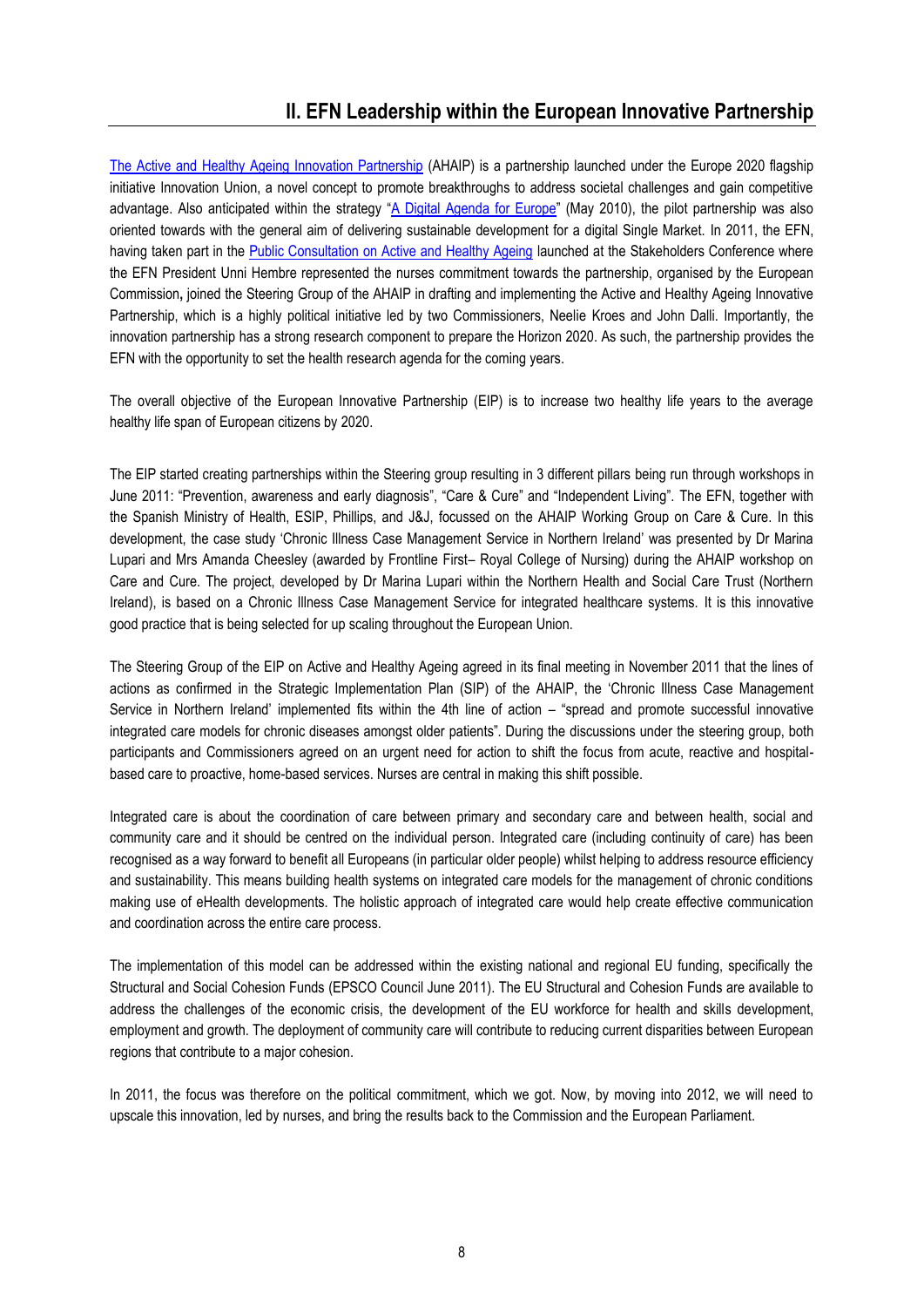## **III. EU PROJECTS**

In its [Europe 2020](http://ec.europa.eu/europe2020/index_en.htm) strategy and particularly in its flagship initiative Digital Agenda for Europe, the European Commission has put forth a strategy for smart, sustainable and inclusive growth, to develop an economy based on knowledge and innovation. Within this agenda, e-Health is highlighted as a means of fostering quality of care and independent living, particularly for older people and those suffering from long-term conditions. Similarly, the Council of the European Union in its meeting [Conclusions](http://www.consilium.europa.eu/uedocs/cms_data/docs/pressdata/en/lsa/111613.pdf) in December 2009 called for Member States to commit politically and strategically to e-Health as one of the main instruments to enhance quality, access and safety in healthcare, particularly by building confidence in and acceptance of e-Health services, bringing legal clarity and ensuring protection of health data, and solving technical issues and facilitating market development.

The EFN has put e-Health high on its political agenda and acknowledges that nurses must remain a part of this initiative as emerging healthcare challenges such as the ageing population, staff shortages, increasing healthcare expectations and rising healthcare costs are driving the demands for a more efficient, accessible, high-quality and affordable healthcare. The EFN has stated before that, in order for the e-Health movement to succeed, nurses and the nursing profession must be involved in all stages of development and implementation of electronic solutions. Moreover, it is crucial to ensure that developments are health-driven and not market-driven, while e-Health devices should take into consideration both usability and user-friendliness and reflect multi-professional practice. Furthermore, healthcare professionals and support staff require education and training for all aspects of e-Health. Nurses' IT skills must be integrated into all levels of education, including the Continuous Professional Development (CPD) programs. The EFN believes that Social Cohesion policy would go a long way in this respect, particularly by providing the requisite resources. Although e-Health has enormous potential for nursing – particularly in supporting nurses deliver more efficient, safe, and quality care – the EFN Members remain cautious about the excessive use of e-Health, as it should not compromise personal contact with patients.

#### **A. CHAIN OF TRUST**



The European Patients' Forum (EPF) has implemented, together with six other partners (EFN, PGEU, CPME, TIF, NST, & SUSTENTO), an EU project co-financed by the EU Public Health Programme called "[Chain of Trust](http://www.chainoftrust.eu/)" (CoT). Started in January

2011, this two-year EU project aims to assess the perspectives of the main end users of tele-health services, i.e. patients, doctors, nurses and pharmacists across the EU, to see whether and how views have evolved since the initial deployment of tele-health, and what barriers there still are to building confidence in and acceptance of this innovative type of services in order to orient political recommendations at EU level.

As a key partner in this project, the EFN participated in several meetings in 2011, such as the European Patient Forum (EPF) e-health project – Chain of Trust – Kick off Meeting and the EU Project Chain of Trust Steering Committee meetings, which were used to discuss the key elements of the project and to get project partners' feedback on their experience of working in the CoT consortium, as well as the progress made in the work packages and future milestones. In addition to this, the EFN met with the consortium in May during the Chain of Trust EU project – WP4 Meeting in order to discuss and agree on the questionnaire for an online survey to be hosted on a website and designed by the EPF. The survey questions were catered to users and non-users of tele-health services in order to gather their views on issues such as education, confidentiality, liability, security, and accessibility. The EFN members were asked to disseminate the survey to their members (individual nurses) and encourage them to respond to the online survey with the aim of getting substantive and relevant quantitative and qualitative data on tele-health from a user's perspective. As a follow-up to this, several National Workshops took place in 6 European countries (Norway, Latvia, Netherlands, Poland, Portugal, and Greece) with the ultimate goal of validating the information collected through the online survey and to discuss the barriers for taking up e-Health. Next to the National Workshops, a set of EU focus groups and National Roundtables are foreseen with the objective of raising awareness of national stakeholders on the project outcomes and promote the integration of users' perspective in national eHealth agendas and plans. The EFN also continuously updated the consortium on the perspective of the nurses during teleconferences that were held throughout the year in order to share developments made in the individual work packages.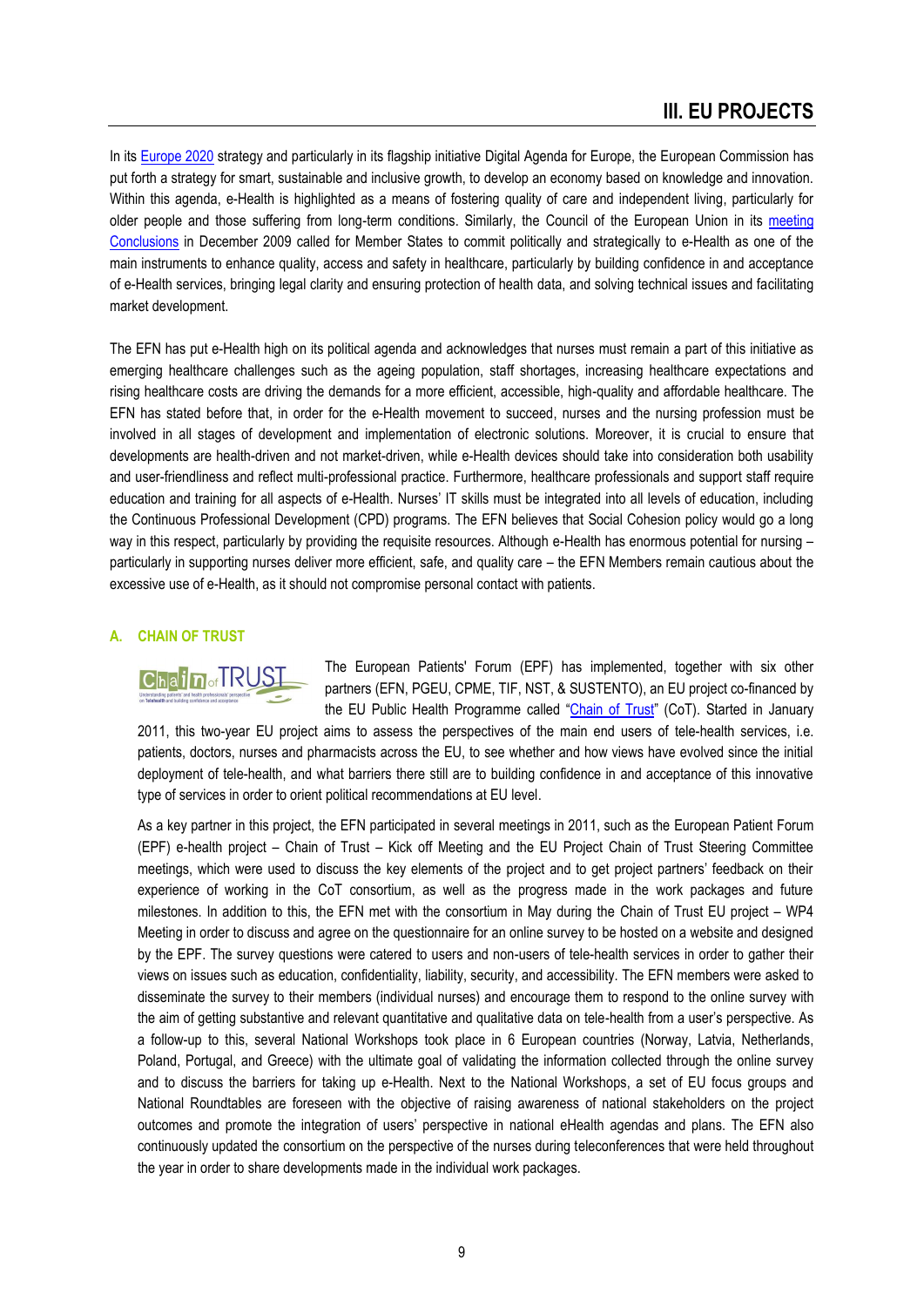#### **B. E-HEALTH GOVERNANCE INITIATIVE**

The e-Health [Governance Initiative \(eHGI\)](http://ec.europa.eu/information_society/activities/health/policy/ehealth_governance_initiative/index_en.htm) EU Project, which has been running since 1 February 2011, is led by high level representatives of EU Member States and co-financed by the European Commission through two different instruments: Joint Action and Thematic Network. The eHGI is about making e-Health fit for practice and was presented as a political initiative aiming to support the political work of the e-Health governance structure of the EU Member States in developing strategies, priorities, recommendations and guidelines on how to develop e-Health in Europe. In 2011, the EFN contributed to the project by attending two e-Health Governance Initiative (eHGI) Project Steering Committee Meetings in order to discuss the negotiation process, work package structure, progress made to date, and developments for the future. Particularly, the EFN has been working in close collaboration with the Member States within the work package on policy alignment and strategy development, starting with a description of the state of play of eHealth strategies and services implemented and in identifying remaining challenges to orient the future recommendations for political priorities. Specially appointed for evaluation purposes, the EFN has already been deciding to what extent other actions under this initiative are appropriately achieved.

#### **C. NEGOTIATIONS FOR THE JOINT ACTION ON QUALITY AND SAFETY**

Until the end of 2011, the EFN has been a key player in helping the coordinator (HAS-France) and the work package leaders in designing the process and last versions of content of the Joint Action prior the European Commission evaluation. In general terms, this Joint Action aims to strengthen cooperation between Member States, international organisations and EU stakeholders on issues related to quality of healthcare. One of the main objectives is the creation of a permanent network for Patient Safety in Europe that will reflect on principles of good quality healthcare, patient safety and patient involvement. By sharing experiences and solutions in patient safety and related aspects of quality of care, the EU Member States, the regions, and the healthcare facilities can benefit from the knowledge of the others. A selection of good practices will be made, with a preference for those that are relevant for most Member States and their respective healthcare systems. This work should also contribute to the establishment of national patient safety and quality networks or platforms involving all relevant national stakeholders. In the long run, this voluntary exchange of experiences may lead to a peer review system for quality management systems in healthcare. This approach will build on the work of EUNetPaS in which the EFN was actively involved.

#### **D. NEGOTIATIONS FOR THE JOINT ACTION ON EU WORKFORCE FOR HEALTH**

The upcoming Joint Action on Health Workforce will focus on the future health workforce shortage with the development of an EU guide as a collection of good practices on how donor and receiving countries can cooperate in order to find a mutually beneficial solution in terms of training capacities and circular mobility. Nevertheless, workforce planning needs a broader horizon scanning at different levels for different purposes. Building on the mobility projects such as Prometheus and RN4Cast, a "skill panorama" is picked up during the design of the JA, building further on the idea of a European skills council for nurses. The EFN opted for being an associated partner in this JA which is led by the Belgian Ministry of Health. Other Member States leading a Work Package are the UK, Hungary, Malta and Italy.

In addition to these important projects, the EFN has been advising on:

#### **E. HEALTH PROMeTHEUS**

# HEALTH PROFESSIONAL<br>MOBILITY IN EUROPE PROMe<sup>3</sup>EUS

Launched in January 2009 and running until 2011, this EHMA project - Health [Professional Mobility in the European Union Study](http://www.ehma.org/index.php?q=node/46) (HEALTH PROMeTHEUS), funded under the 7<sup>th</sup> Framework Programme of the European Commission (FP7), is aiming to make a significant contribution to future thinking on the movement of health

professionals in the European Union, by focussing on the mobility of health professionals moving to, from and within Europe for work and other reasons. Its main objective is to address gaps in information on health professionals' mobility to be able to generate recommendations for more effective human resources' policies. The [study](http://www.ehma.org/files/Prometheus_Flyer%20%28v1%29.pdf) is seeking to better understand existing patterns of professional mobility and the organizational, contextual and personal factors that push and pull staff across borders, and is taking into account the positive and negative impacts of mobility to map the international, national and organizational initiatives that seek to manage it better.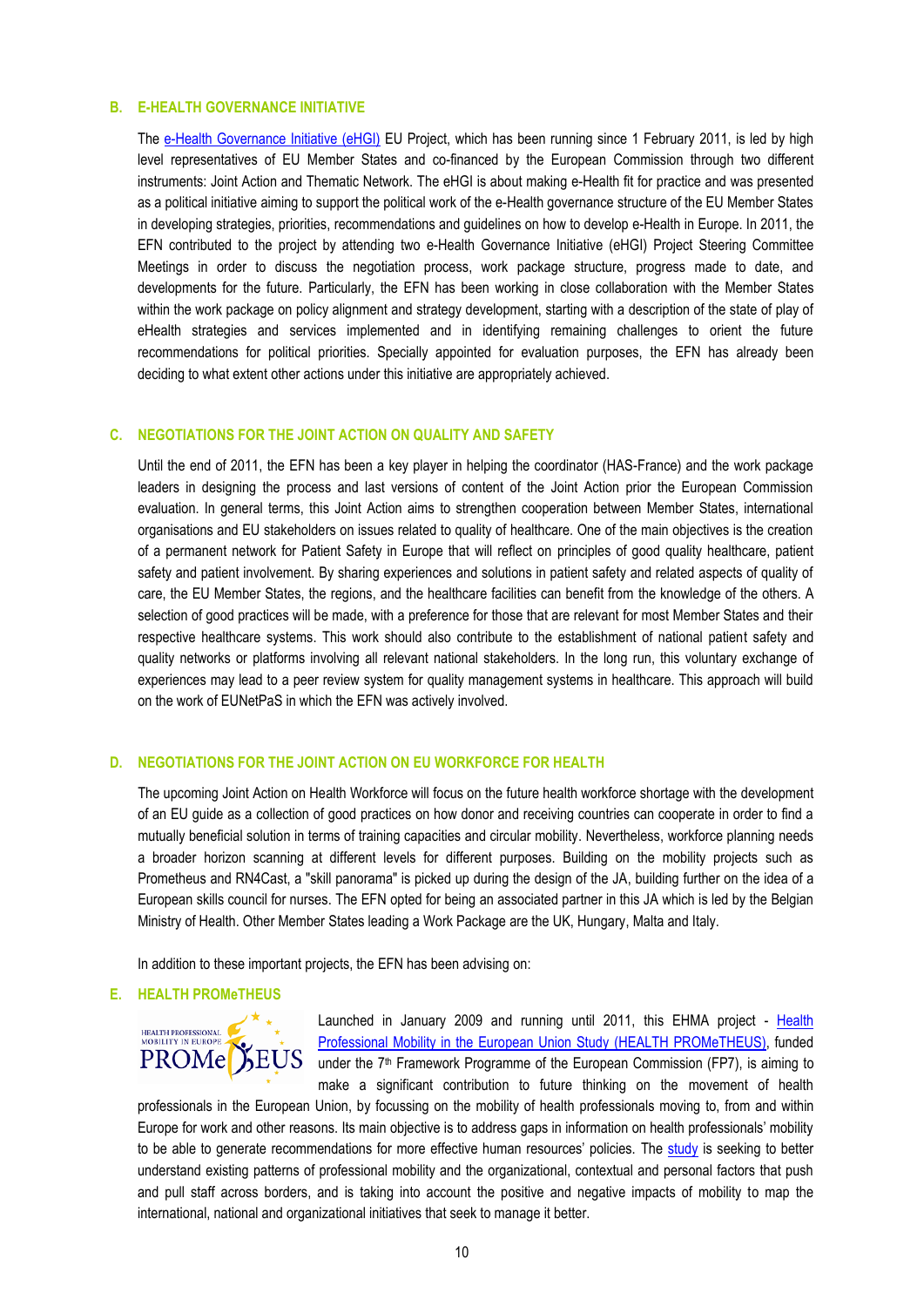Involved in this 3-year EU project with an advisory role, along with DG Sanco, European Observatory on Health Systems and Policies (WHO/OBS), Hungarian Ministry of Health, IOM, OECD, CPME, WHO and WHA, the EFN participated in an advisory board meeting held on 6 December 2011, in Brussels, where the participants were updated on the project, its main objectives and deliverables, and were informed on the views of advisory board members in preparation of the European Workforce Conference, in Brussels, on 7-9 December.

#### **F. RN4CAST**



Funded under the European Commission's Seventh Framework Programme (FP7), the "Nurse Forecasting: Human [Resources Planning in Nursing](http://www.rn4cast.eu/)" (RN4CAST) threeyear project, that builds on previous research made by Linda Aiken at the University of

Pennsylvania, USA, showing that deployment of nursing staff greatly influences the quality of patient care, aims to link workforce planning and forecasting models in nursing, with nurse and patient outcomes in 12 European countries: Belgium, Finland, Germany, Greece, Ireland, Poland, Spain, Sweden, Switzerland, The Netherlands, Norway and the UK; the USA; and three International Cooperating Partner Countries - Botswana, China and South Africa.

Launched in 2009 and running until 2011, the project objective is to gather data to explore the impact of the nursing work environment and deployment of nursing staff on nurse recruitment, retention, productivity and patient outcomes (patient safety), in order to support workforce planning in nursing, and the value of nurses in providing efficient, quality, and safe care.

Involved in this EU project with an advisory role, reference can be made to the numerous meetings that the EFN attended on the subject of health workforce planning (p.5). The EFN believes that the project demonstrates the importance of education and good working conditions for effective nursing practice while adding to the skill mix/skill needs' debate. Furthermore, the EFN and its members may use the strong evidence presented during this project towards supporting investment in nursing and informing health policy at EU and national levels.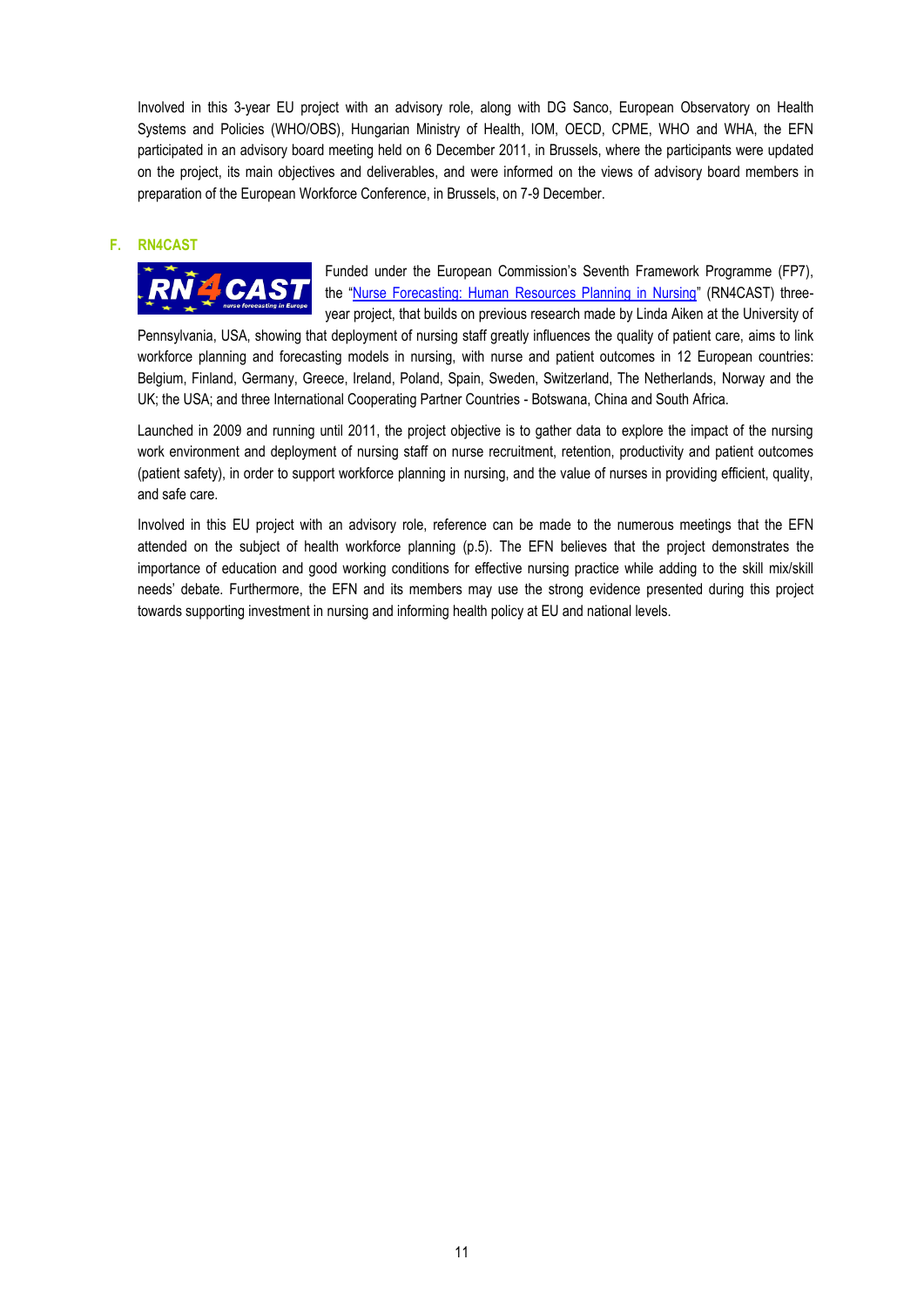Building alliances and creating partnerships with key pan-European organisations to work on particular issues is very important for the EFN, as this is a means of strengthening civil society in the policy-making process in order to achieve successful policy outcomes.

In 2011, the EFN continued to put emphasis not only on its political priorities but also its alliances to achieve concrete policy outcomes. The EFN is not about joining 'clubs to talk', it is about building and sustaining relationships based on trust and standing up for values and principles. Within the EU lobby arena, this is key for EU credibility.

As such, good working relations with key EU non-state stakeholders built up throughout the years, as with the European Public Services Union (EPSU), European Public Health Alliance (EPHA), European Health Policy Forum (EUHPF), Health First Europe (HFE), and the European Patient Forum (EPF), becomes central to achieving effective policy outcomes for the EFN. Furthermore, the EFN organised and/or participated in meetings with other EU health professionals/stakeholders in order to explore common synergies on health issues that form the basis for the collective lobbying as stated under the EFN Strategic Lobby Plan 2009-2013 and agreed EFN Position Statements.

Key non-state partnership and dialogues that took place to advance the EFN lobby agenda were:

#### **1. European Public Services Union (EPSU)**

A legislative proposal to protect Europe's healthcare workers from potentially dangerous infections due to injuries with needles and other sharp medical instruments has been requested by the EFN and the European Parliament for many years, notably in a [resolution of 6 July 2006.](http://eur-lex.europa.eu/LexUriServ/LexUriServ.do?uri=OJ:C:2006:303E:0754:0755:EN:PDF) Now that the Social Partners have agreed on a framework agreement between the Commission and European social partners, it is important for the EFN and its members to continue exploring ways to implement the outlined measures into the daily practice of millions of nurses. Therefore, in 2011, the EFN led a delegation of the biosafety network to explore the implementation of the Sharp Injuries Directive in Bulgaria. The EFN met with the Bulgarian Nurses Association and Bulgarian Cancer Patient Organisation as well as representatives from local hospitals in Sofia, Bulgaria, in order to explore how the Directive on Sharps Injuries can be implemented by using the social cohesion funds. The delegation met with the Minister of Finance and together with his department, drafted a social cohesion project proposal to implement the Directive.

This is just one example where the EFN and EPSU shared views and experiences. Equally important were files such as the DIR36 and the EU Workforce for Health in which the EFN and EPSU played out their synergy strength to influence the outcome. EPSU Secretary General, Carola Fischbach-Pyttel, met the EFN Executive Committee to strengthen and confirm the importance of joining forces between the EFN and EPSU.

#### **2. European Patients' Forum (EPF)**

The European Patients' Forum and the EFN have been working closely together on some key EU lobby issues, such as patient safety, e-Health, and structural funds, and this year took part in different meetings on the "Chain of Trust" project, of which the EPF is a key partner.

The EFN also attended the Fourth European Patients' Forum (EPF) Regional Advocacy Seminar 2011 in Bucharest, of which the purpose was to strengthen trust and mutual understanding between patient and health professional organisations in order to foster their cooperation in the national health policy arena. The event, which was attended by representatives of patient and health professional organisations from Bulgaria, Romania, Estonia and Hungary, was a good opportunity for the EFN to establish a dialogue and build partnerships with EPF and other patient and professional organisations in order to learn and share experiences about the implications of some key EU policy initiatives for patients and national healthcare as a whole and about ways to enhance the cooperation between patient and professional organisations. The EFN was represented by policy advisor Silvia Gomez, who was invited as a moderator in a parallel workshop on health literacy, and members from Bulgaria and Romania.

#### **3. European Public Health Alliance (EPHA)**

As member of EPHA, the EFN has been strengthening its involvement with EPHA by actively participating and sharing information on the EFN's work with other EU health stakeholders, who are also members of EPHA, in the monthly Policy Coordination Meetings (PCMs), Annual General Assembly, and other meetings organised by EPHA in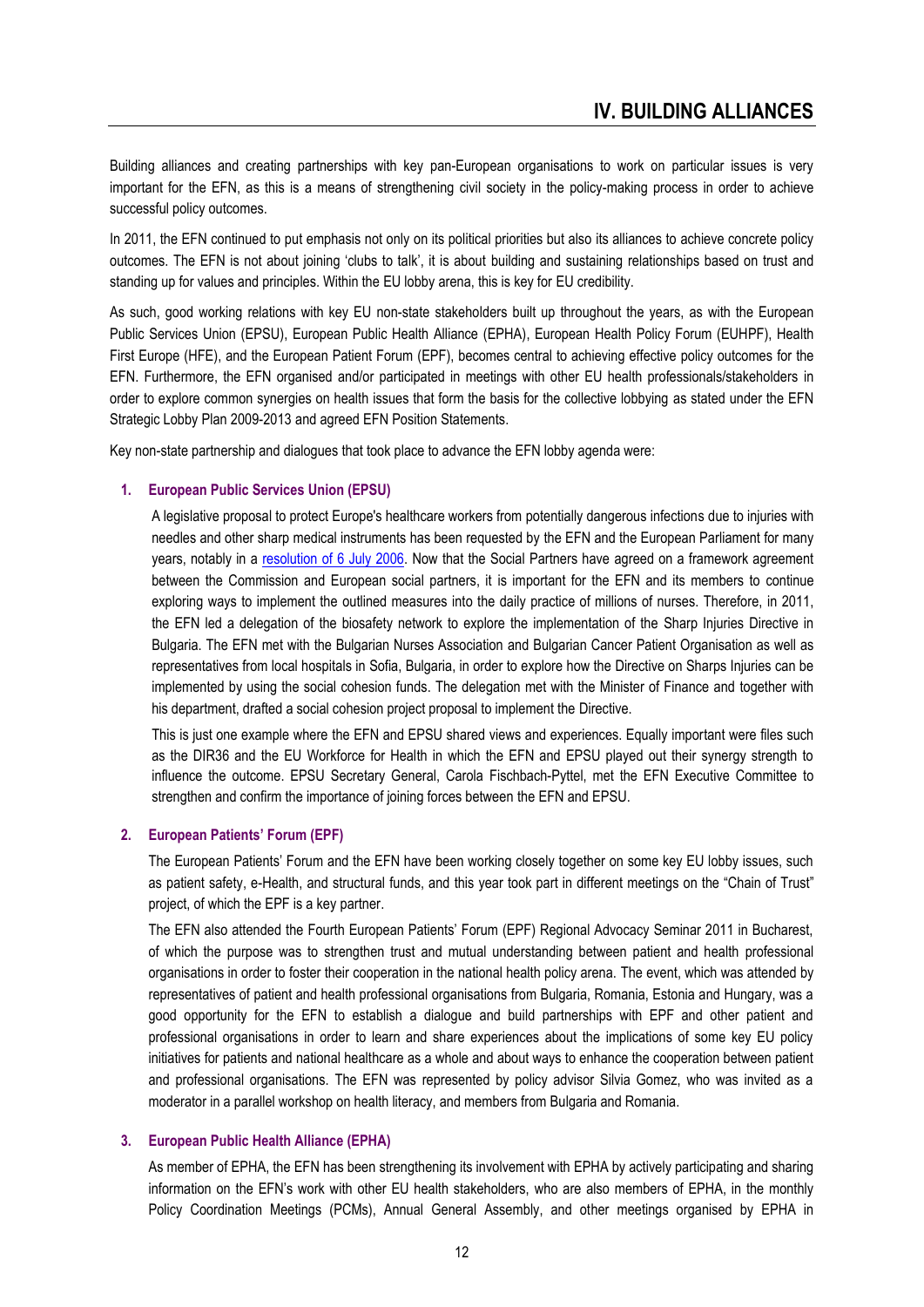Brussels. For the EFN, there is an added value to be a member of EPHA - which aims to promote and protect the health interests of all EU citizens and to strengthen the dialogue between the EU institutions, citizens and NGOs -, and to participate in these meetings, as the EFN priorities are reflected in EPHA's lobby priorities (EPHA's position is in line with the EFN's position on EPHA/EFN-related key issues), and EPHA supports the EFN in achieving its mission and objectives.

In 2011, in addition to the Policy Coordination Meetings, the EFN also participated in the EPHA Conference "Europe 2020: Delivering a healthy and sustainable future for all?" which brought together 120 multi-sectoral and multi-level stakeholders in order to assess whether the Europe 2020 Strategy will achieve better health outcomes or, on the contrary, pose greater threats by increasing social and economic inequalities. The conclusion was that the strategy needed to be strengthened with a comprehensive health equity approach across all flagships and pillars. This resulted in the release of the [European Charter for Health Equity,](http://www.epha.org/IMG/pdf/European_Charter_Health_Equity_July_v.pdf) which the EFN signed.

The EFN also took part in the EPHA Working Group on Research and Innovation and EPHA Health Professionals Working Group in order to discuss EPHA's consultation process to the [Green Paper on the Common Strategic](http://ec.europa.eu/research/horizon2020/index_en.cfm?pg=documents)  [Framework for EU research and innovation funding,](http://ec.europa.eu/research/horizon2020/index_en.cfm?pg=documents) and EU processes on health workforce issues, respectively. These Working Groups are important for the EFN as they form the basis for future commonly agreed opinions, further strengthening the EFN's position towards the EU institutions. In 2011, the EFN/EPHA partnership resulted in strong advocacy strategies on the responses to the Public Consultation on DIR36, and the [WHO Code of Conduct.](http://www.who.int/hrh/migration/code/practice/en/)

#### **4. The Members of the European Health Policy Forum (EUHPF)**

As a collective and informal stakeholders' group (whose Secretariat is run by EPHA), that includes the European Commission's DG Sanco, the pan-European members from health NGOs, professional organisations, health industry stakeholders and other interested NGOs, the European Health Policy Forum aims to review the EU's work and adopt recommendations in various areas of public health, and to ensure that the EU's health strategy is open, transparent and responds to the public's concerns. In 2011, the EFN participated in a meeting held on 12 October, in Brussels, of which the purpose was to follow up on the work of the Council Working Party [on Public Health at Senior Level](http://ec.europa.eu/health/archive/ph_overview/health_forum/docs/ev_20091016_rd03_en.pdf) and activities with the European Innovative Partnership on Active and Healthy Ageing. The use of social cohesion funds was also discussed and the EFN encouraged the group to link up with the Health Attachés in the Council as they need to support the national governments to jointly allocate EU funds to health and health systems. Finally, the European Commission also made a very interesting presentation on the [Stop Smoking campaign,](http://www.exsmokers.eu/uk-en/index) of which the EFN is a strong supporter.

#### **5. The Health First Europe Think-Thank (HFE)**

As a full member of Health First Europe - a non-profit alliance of patients, healthcare workers, academics, and healthcare experts and the medical technology industry - and member of the Advisory Committee, the EFN facilitated exchange on views related to e-Health, patient safety and quality of care, while EFN became better to understand Health Technology Assessment (HTA). Consequently, the EFN is contributing to HFE's position on several issues of which their position on EU Workforce for Health is an example. HFE organised, very successfully, political events such as the "E-Quality in E-Health" publication launch in February 2011, where Health First Europe (HFE) launched its publication on "E-Quality in e-Health - [Stakeholders' reflections on addressing e](http://healthfirsteurope.org/uploads/documents/pub-143_en-e-quality_in_e-health_publication.pdf)-Health challenges at European level", to which the EFN contributed, that challenges policymakers to safeguard the patient as the centre for all e-Health policy by establishing benchmarks for the EU Member States in the areas of patient access to e-Health technologies and payment reimbursements. This is an important issue, as the EFN has always stressed that while the promotion of e-Health services should be encouraged, it should not be at the expense of face-to-face contact with the patient. If the patient is put at the centre of all e-Health policies, patient contact will be upheld, and that is absolutely crucial from a nurses' perspective.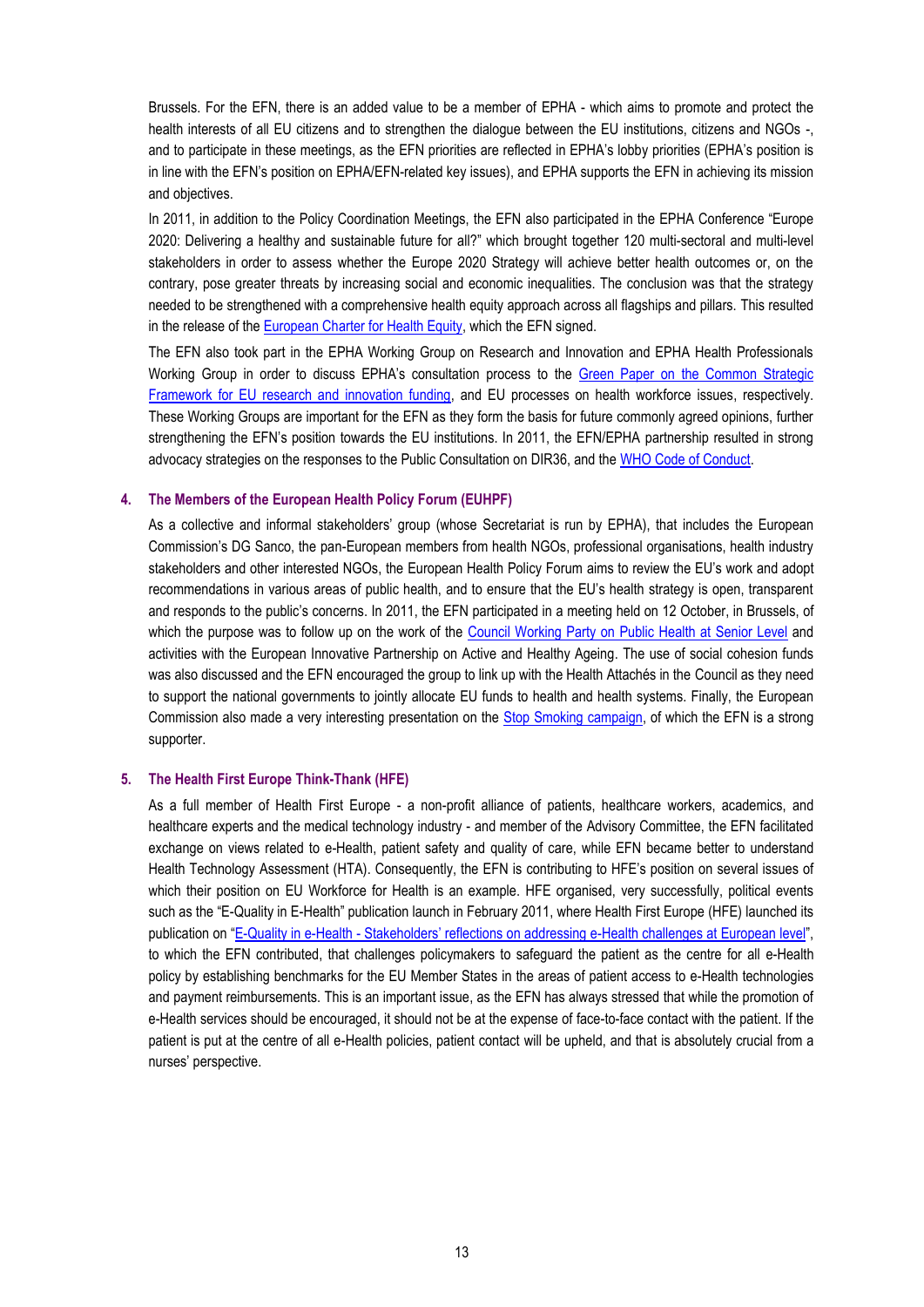#### **A. EFN STRUCTURE**

The EFN governance structure consists of the General Assembly, which includes 34 National Nurses Associations, supported by the Executive Committee, the Professional, Workforce and Public Policy Committees, and the EFN Brussels Office.



#### **B. EFN GENERAL ASSEMBLY**

The EFN governing body, the General Assembly meets twice a year to discuss the important issues related to the EFN lobby work that can influence the nurses and the nursing profession at EU and national levels, to discuss and endorse key Policy and Position Statements, and to work on several EU projects.

In 2011, the EFN General Assembly met on 31 March-1 April 2011, in Reykjavík, Iceland, for the Spring General Assembly organised by the Icelandic Nurses Association, and on 6-7 October 2011, in Warsaw, Poland, for the Autumn General Assembly, organised by the Polish Nurses Association, to discuss and decide on the following key points:

- **1.** Implementation of the [EFN Strategic and Lobby Plan 2009-2013](http://www.efnweb.eu/version1/en/documents/UpdatedEFNStrategicandOperationalLobbyPlan2009-2013-EN.pdf) EFN Committees work programme is in line with the plan.
- **2.** Prof Anne-Marie Rafferty, Head of School, Florence Nightingale School of Nursing & Midwifery, King's College London (UK), joined the EFN members to brief the GA on the state of play and results of the EU project RN4CAST The EFN members were very positive in using the results of this project for their lobby work at national level, and suggested that the results could also include home care settings & elderly people.
- **3.** EFN members voted in Iceland on some aspects of the new EFN constitution, namely the establishment of one working language within EFN - English (Article 2), replacing the EFN 'Role and Purpose' with EFN Mission and Objectives (Articles 3 & 4) and removing the associate membership option (Article 6 – Point 6.2). The Warsaw GA focused mainly on those articles related to voting and membership fees, which eventually led to the endorsement of the new EFN Constitution.
- **4. EFN input to the European Commission Consultation Processes** Throughout the year, the EFN members are consulted internally to give input and to support the EFN contribution to the consultation processes launched by the European Commission. In 2011, the EFN provided its input to the EU2020 Healthy Ageing Partnership, the Recognition of Professional Qualifications Directive, Green Paper on a common strategic framework for EU research and innovation funding, the e-Health Action Plan 2011-2020, and the Green Paper on Modernising the Professional Qualifications Directive. See EFN Website[: http://www.efnweb.eu/version1/en/networks\\_eu\\_input.html](http://www.efnweb.eu/version1/en/networks_eu_input.html)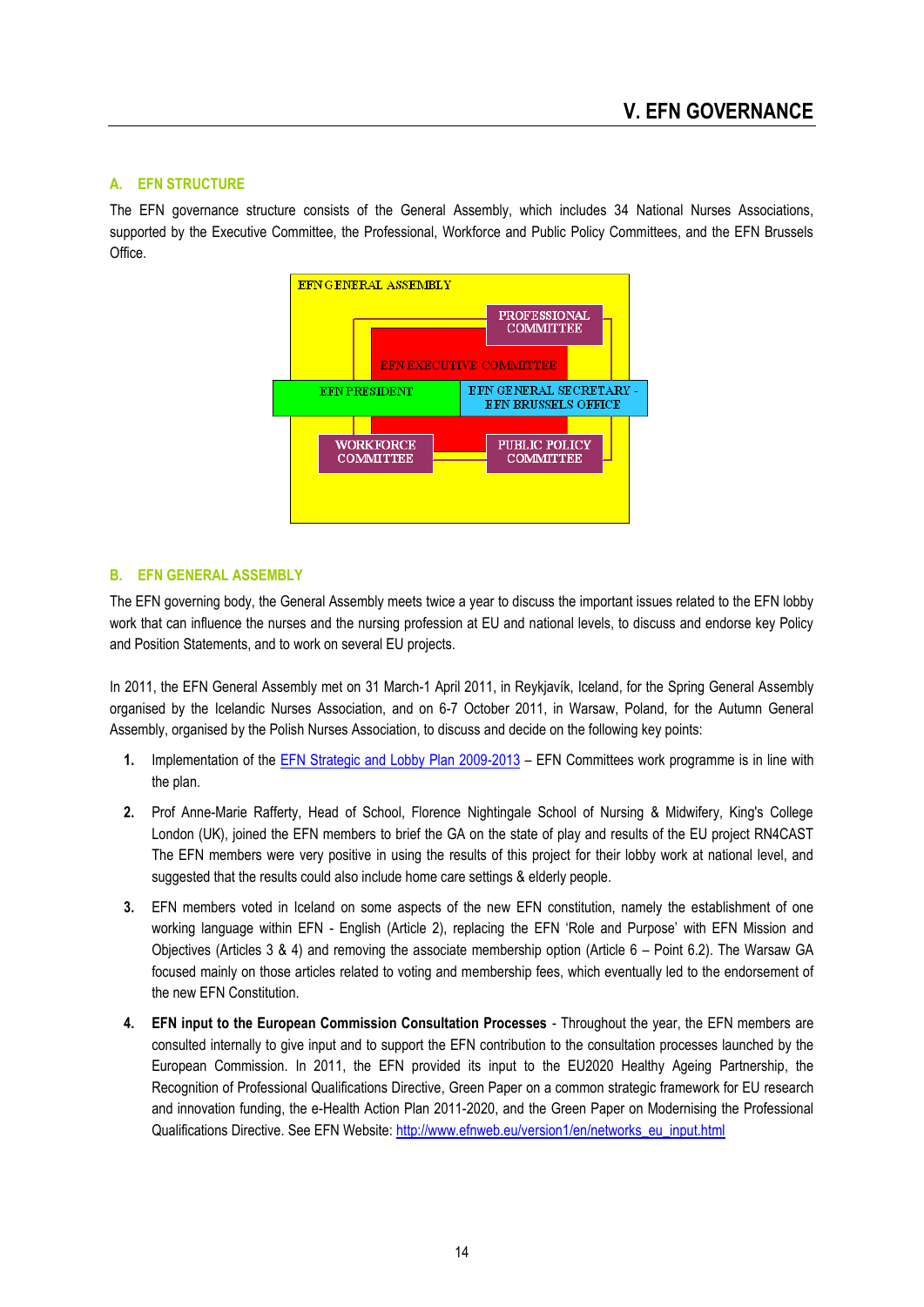- **5.** In the Warsaw GA, attention was given to the development of 'Horizon 2020', also known as the '8th Framework Programme'. The EFN has been selected, by the European Commission's DG Research, to be part of the advisory board of the Common Strategic Framework for the Health Challenge, and based on the EFN's work related to the Cross Border Directive (DG Sanco) and the European Innovative Partnership (DG Sanco-DG INFSO), nurses' research ambitions in the field of health system reform will be addressed in these 2014-2020 programmes. Therefore, the EFN members discussed the options for establishing a European network of nurse researchers with the ultimate aim of providing the nursing research evidence for the EU policy context.
- **6. EFN Policy & Position Statements**  In 2011, the EFN members approved the Policy and Position Statements on continuity of care. All of the EFN Policy & Position Statements are available at [http://www.efnweb.eu/version1/en/core\\_pstatement.html.](http://www.efnweb.eu/version1/en/core_pstatement.html)
- **7. EFN Tour de Table**  During the 'Tour de Table', organised during the EFN General Assemblies, the EFN members share national key developments, challenges, concerns and priorities. The outcomes of the discussions can lead to more focused agenda-setting within the EU, and the exchange of best practices between the EFN members can be a support for national developments. In 2011, the EFN Members provided their input on the "Impact of the Financial Crisis on Nurses and Nursing" (EFN General Assembly – October 2011, Warsaw).
- **8. EFN Budget** The EFN budget for 2012 was discussed and endorsed during the EFN General Assembly, October 2011, Warsaw.

#### **C. EFN COMMITTEES**

Constituted in 2006, in order to prepare and facilitate the EFN lobby process towards the European Commission, the European Parliament and the Regional Committee of the World Health Organisation, the three EFN Committees meet twice a year during the EFN General Assemblies in order to discuss and produce recommendations to the General Assembly on the steps forward to achieve concrete outcomes related to specific issues:

- **a. Professional Committee:** In 2011, the Professional Committee led by Branka Rimac, from Croatia, discussed and provided recommendations to the EFN General Assembly on: Annex V of Directive 36, and the Joint Action on Patient Safety and Quality of Care.
- **b. Workforce Committee:** In 2011, the Workforce Committee led by Katrin Stimnicker, from Austria, discussed and provided recommendations to the EFN General Assembly on: EFN's input on the individual work packages of the Joint Action on Health Workforce Planning.
- **c. Public Policy Committee:** In 2011, the Public Policy Committee led by Antonio Manuel Da Silva, from Portugal, discussed and provided recommendations to the EFN General Assembly on: EFN's Policy and Position Statements on Continuity of Care, and the EFN Position Statement on Criteria for Excellence Centres.

#### **D. EFN CONSTITUTIONAL WORKING GROUP**

Following the outcomes of the ICN Council of National Representatives (CNR) meeting during the ICN Congress in June 2009, in Durban, South Africa, on the discussion on the ICN Membership & Inclusiveness, the EFN General Assembly decided to establish an **EFN Constitutional Working Group**, consisting of: Branka Rimac (Croatia), Annette Kennedy (Ireland), Per Godtland Kristensen (Norway), Dorota Kilanska (Poland), Antonio Manuel da Silva (Portugal), Maximo Gonzalez (Spain), Maura Buchanan (UK), and Paul de Raeve (EFN General Secretary), to review the EFN Constitution, and propose changes, where needed, in order to make the EFN more inclusive.

In 2011, the Constitutional Working Group (CWG) had the very important task of drafting a new EFN constitution and in this context they met twice in Brussels, in January; once in Dublin, on 31 May; and once in Lisbon, on 6 July. The new Constitution was adopted by the EFN General Assembly on 6-7 October, in Warsaw.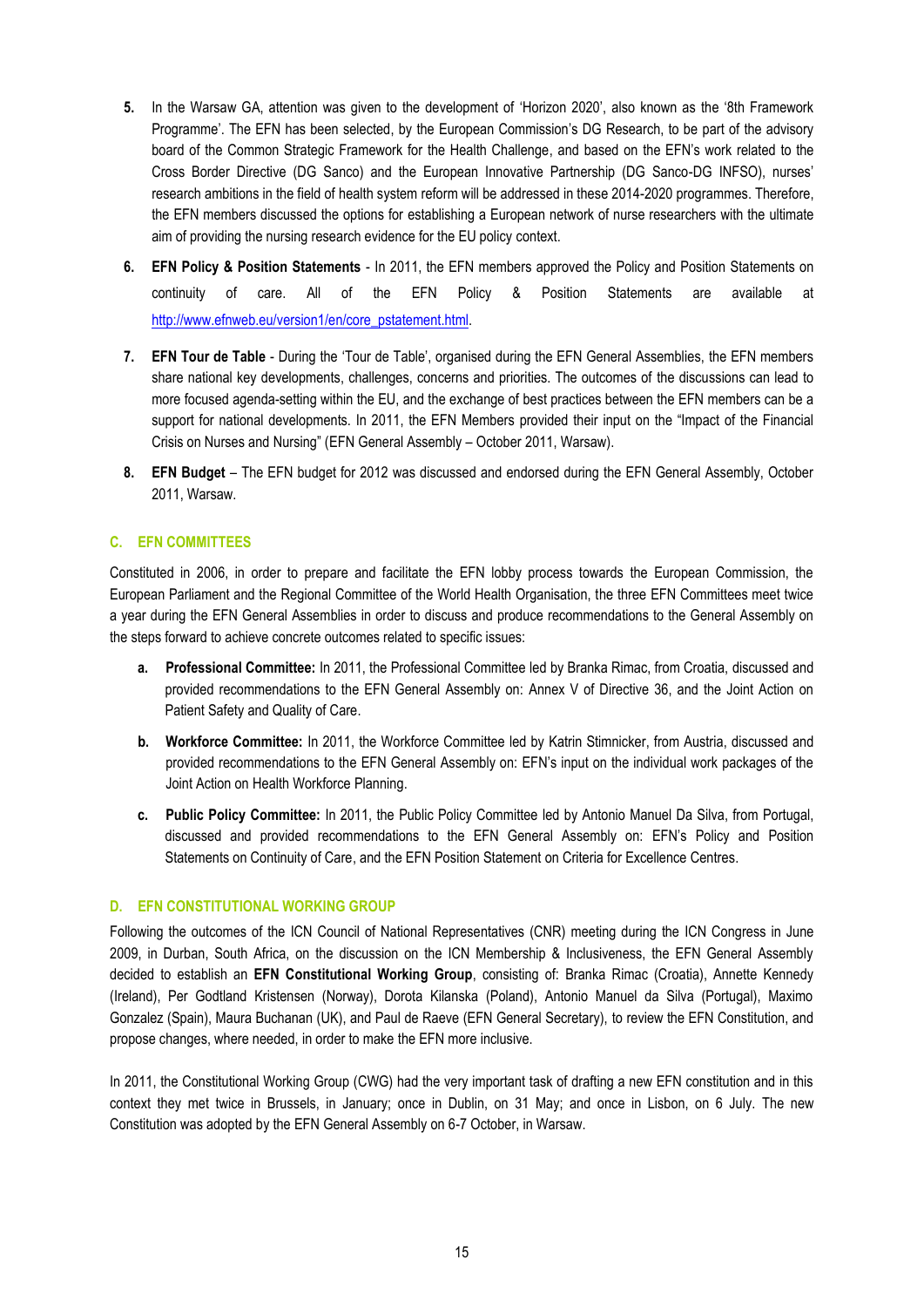#### **E. EFN EXECUTIVE COMMITTEE**

The EFN Executive Committee is constituted by seven members: President, Vice-president, Treasurer and four delegates elected by and from the full EFN Members National Nurses' Associations. They meet at least twice a year (in between and prior to each General Assembly) in order to discuss important issues for the EFN; to prepare recommendations for the General Assembly; and to follow up on General Assembly decisions. An extraordinary Executive Committee meeting also may take place the day before the General Assembly to set up the last recommendations for the General Assembly.

#### **a. Meetings**

In 2011, the EFN Executive Committee met three times: on 14 January and 17 June in Brussels, for their regular meetings; and on 30 March in Reykjavik, for an extraordinary meeting.

#### **b. Elections**

At the Autumn EFN General Assembly held on 6-7 October 2011, in Warsaw, the EFN members elected the following members of the EFN Executive Committee: President - Ms Unni Hembre (Norway) for an additional two-year term; as well as the EFN Treasurer - Mr Pierre Théraulaz (Switzerland) for an additional two-year term and two members of the Executive Committee: Ms Dorota Kilanska (Poland), and Sheila Dickson (Ireland), for a two-year mandate (2011-2013).

As a result, the new Executive Committee is constituted by:

#### **F. EFN BRUSSELS OFFICE**

The EFN Brussels Office, consisting of the General Secretary, the Secretary, the Policy Advisor, and the Communication Officer and supported by consultants in the area of Accounting, Social Security System, IT, Translation, Legal Affairs and specific policy areas, focused on implementing the Strategic Lobby Plan 2009-2013. Having a proactive approach to setting the EU health policy agenda by influencing the major policy initiatives from the European Commission, which in turn impacts on nurses and the nursing profession, is the core business of the EFN. Translating this political journey into the 'language' of the EFN members, through the EFN Updates, Press Releases and Briefing Notes, bridges the distance between Brussels and the governmental capitals of the Member States where national policies are developed. Informing and keeping the EFN members up to speed is essential to putting them in an advanced position vis-à-vis their national governments. But equally important is the engagement of the EFN members in the Brussels lobbying process 'to put a human face on policy-making'. As such, having an EFN office in Brussels equipped with highly educated and motivated staff, and empowering members to exchange views on specific EU policy areas, thus enabling them to go back home with the capacity to influence national governments is, in fact, the 'raison d'être' of the EFN.

#### **D. EFN MEMBERS ENGAGEMENT**

To view the full list of the EFN Members, updated on regular basis, please visit the EFN Website: [http://www.efnweb.eu/version1/en/about\\_members.html](http://www.efnweb.eu/version1/en/about_members.html)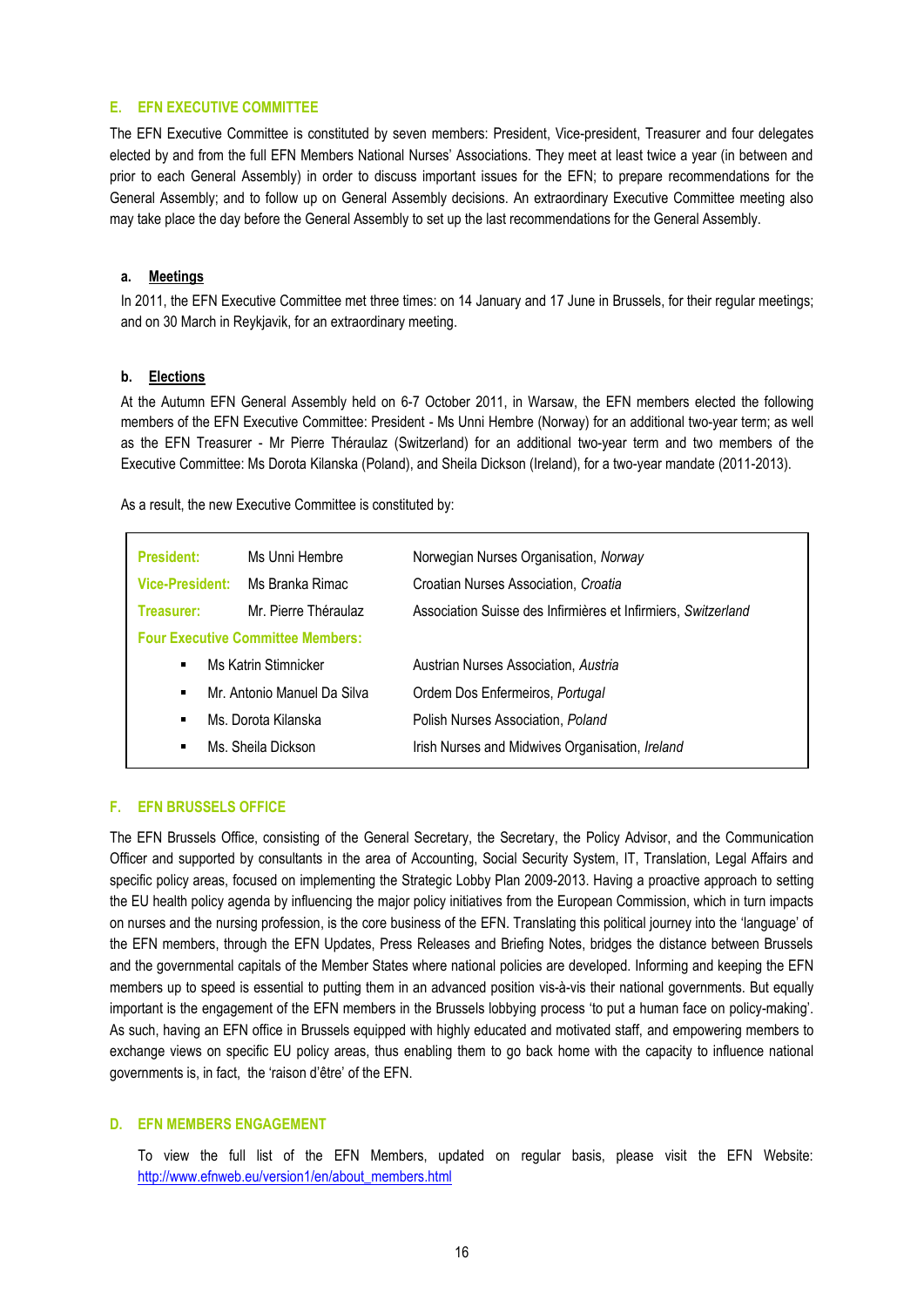#### **1. EFN President's Representation**

In conjunction with the celebrations of 100 Years of Nursing in Poland - Theory and Practice of Nursing of the 21st century, the EFN president, Ms Unni Hembre, chaired the session "History of education and professional development of nursing in Poland in Krakow in the beginning of June. The president also represented EFN in the

meeting for the RN4Cast, also organized in Krakow at this time. In May, the EFN president visited the Hellenic Nurses Organisation, lending support to the election process ongoing at the time. Finally, the research unit at the highly respected publication The Economist interviewed the EFN President on two occasions in 2011, in order to include the nursing perspective on issues such as health promotion, prevention, and healthy ageing.



#### **2. EFN Participation in EFN Members National Events**

In 2011, the EFN office in Brussels again experienced a great contact with its members, which was further fostered through some key national events. It is extremely important for the EFN to nurture its relationship with its members by getting a real sense of what is important to them at an EU level, as well as a national level. Taking part in national events is indeed an ideal way of strengthening ties with members but it is also crucial for understanding the key issues at stake in individual Member States and offering, in return, the EU-level perspective.

For instance, in February 2011, the EFN attended the Biosafety Meeting organised in Bilbao by the Spanish General Council for Nurses. Following the adoption of the European Directive on prevention from sharps injuries on 1st June 2010, which gives legal effect to the framework agreement concluded by the employers and the trade unions of the hospital and healthcare sector (HOSPEEM and EPSU), the EU Member States focused on the threeyear period of implementation at national, regional and local level, which should be completed by 11 May 2013, at the latest. Invited as a keynote speaker, the EFN General Secretary focused on the use of social cohesion funds to implement measures in those EU member states where local working environments have no measures in place at all, and stressed that *"If we want the number of sharp injuries to decrease, it is not enough to just implement a law; it is also important to look at the whole complex of culture, personal policy, employer's responsibilities and the organisation of the workplace. This shows that a good reporting system and a 'no blame, no shame' culture are of utmost importance if sharp injuries are to be avoided."* In this same context, the European Biosafety Network and Irish Nurses and Midwives Organisation organised the 2<sup>nd</sup> Biosafety Summit in Dublin, in order to highlight the impact of sharp injuries and the progress made within Member States and across Europe with regards to the implementation of the Sharps Directive and its transposition into national law. The components of a practical toolkit for implementation and a Blueprint for Action, drafted by the European Biosafety Network, were also discussed.

Linked to the topic of EU Workforce for Health, the EFN attended the European Debate on EU Workforce for Health "Building a Highly Qualified Workforce for Health" in October, in Poland. This successful debate, which was organised by the Polish Nurses Association in collaboration with the EFN and the Polish Ministry of Health, brought together MEP's, Commission officials, national government representatives and key stakeholders in order to discuss new policies that guarantee safety and quality of healthcare, the revision of the Directive on Mutual Recognition of Professional Qualifications (Directive 36), changes in nurses' qualifications, use of social cohesion funds, nursing research, and the contribution to Horizon 2020. The overall aim of the meeting was to establish mutual learning between Member States in order to develop new approaches to tackling the issues facing health personnel and committing to the Joint Action for EU Workforce for Health.

In addition to this, the EFN was present at the 5<sup>th</sup> Annual Future of Nursing Workforce Conference, which was held in London, in February, to share views and experiences on nursing, e-Health, and workforce planning, and visited the Danish Nurses Organisation (DNO) and Swedish Association of Health Professionals to discuss topics for the EU Presidency and the EFN's lobby priorities, respectively**.**

The EFN appreciates these moments with its members and continues to urge them to organise and take part in national events that promote the nurses' voice in the EU.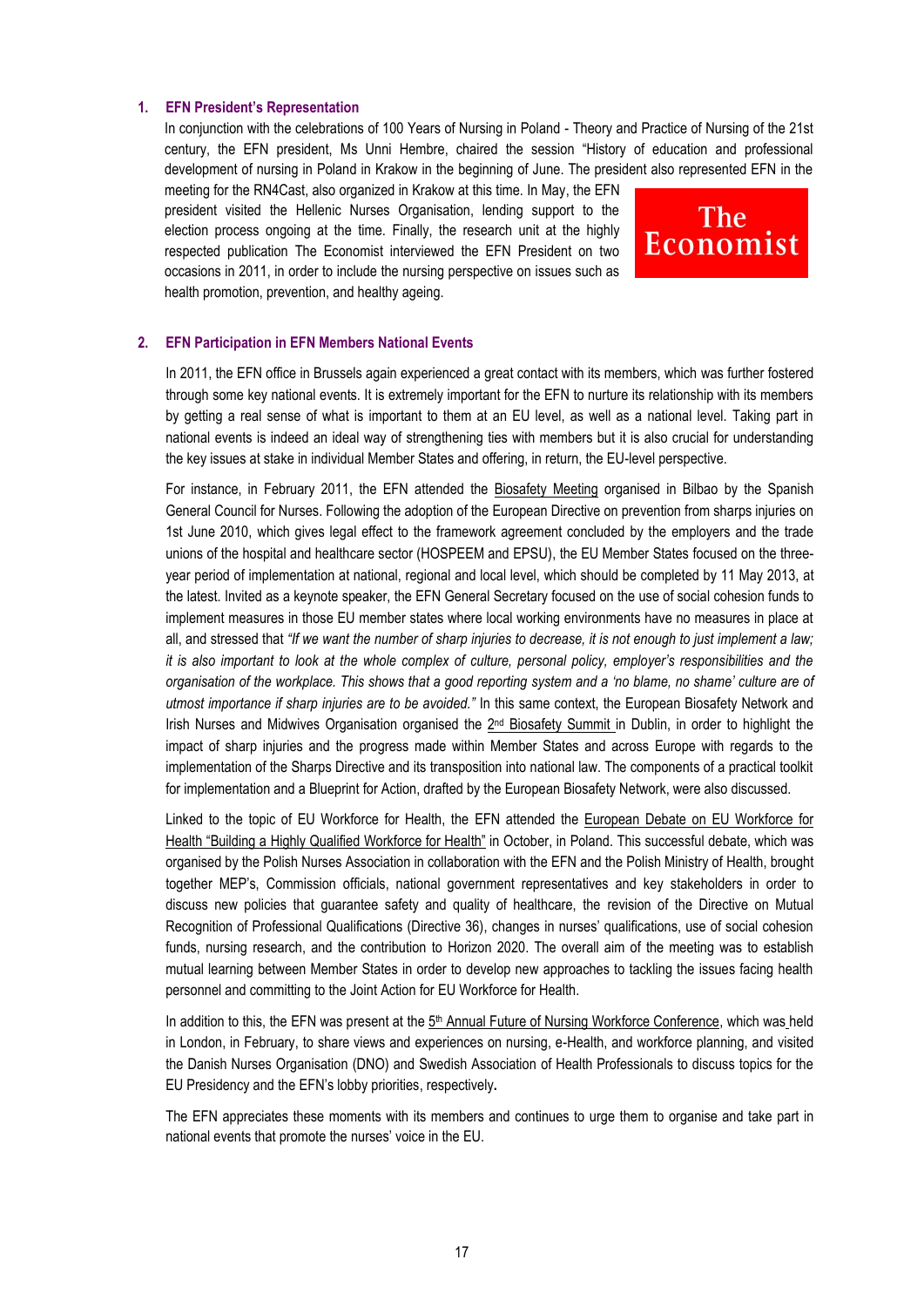#### **3. EFN Support to EFN Members National key concerns**

In 2011, the EFN supported its members in addressing national challenges which were mainly linked to workforce concerns, affecting the quality of health care and patients' safety. The EFN believes that it is important for the EU Member States to tackle the challenges of EU workforce for health in order to safeguard the quality and safety of care for all the European citizens, and calls on the EU Commission and the EU Member States to join action and efforts in establishing effective and sustainable workforce strategies in the health sector.

Following the introduction of a law aiming to privatise healthcare services, the Polish Nurses Association expressed its concern to the EFN General Assembly on 6-7 October 2011, in Warsaw, about the potential consequences of this legislation, specifically with regards to civil-law contracts signed between nurses and healthcare institutions. Given the potential detrimental effects of outsourcing employment contracts in the healthcare sector, the EFN sent out a [press release](../../../../Local%20Settings/Temporary%20Internet%20Files/Content.Outlook/Local%20Settings/Temporary%20Internet%20Files/Content.Outlook/Local%20Settings/Temporary%20Internet%20Files/AppData/Local/Microsoft/Local%20Settings/Fatima%20Saves%2021%2010%202011/Fatima%20C%20drive/EFN%20Press%20Release/EFN%20Press%20Release%202011/EFN%20PRESS%20RELEASE%20on%20Outsourcing%20Employment%20Contracts%20-%2010%2010%202011.pdf) in support of the concerns raised by the Polish Nurses Association.

#### **4. EFN Members visiting Brussels & the EU Institutions**

In 2011, the EFN was invited to deliver a presentation on the EFN's priorities, outcomes and lobby strategies related to EU Health Policy to an EFN members' delegation from Sweden (Swedish Association of Health Professionals) visiting Brussels & the EU Institutions. The main topics covered in the presentation were: EFN input to the Green Paper on DIR36, the European Professional Mobility card and the challenges for nursing education, the EFN's participation in EU projects (Joint Action on Quality & Safety, eHGI, Chain of Trust, Joint Action on EU Health Workforce), and the EFN's participation in several high-level European Commission groups and steering committees.

The EFN encourages its members to visit the EFN Brussels Office and the EU Institutions as this is a very positive *experience and a good opportunity for them to become more aware of the importance of investing in EFN & the EU and to learn from the European experience to lobby their national authorities for the benefit of the nurses and the nursing profession.*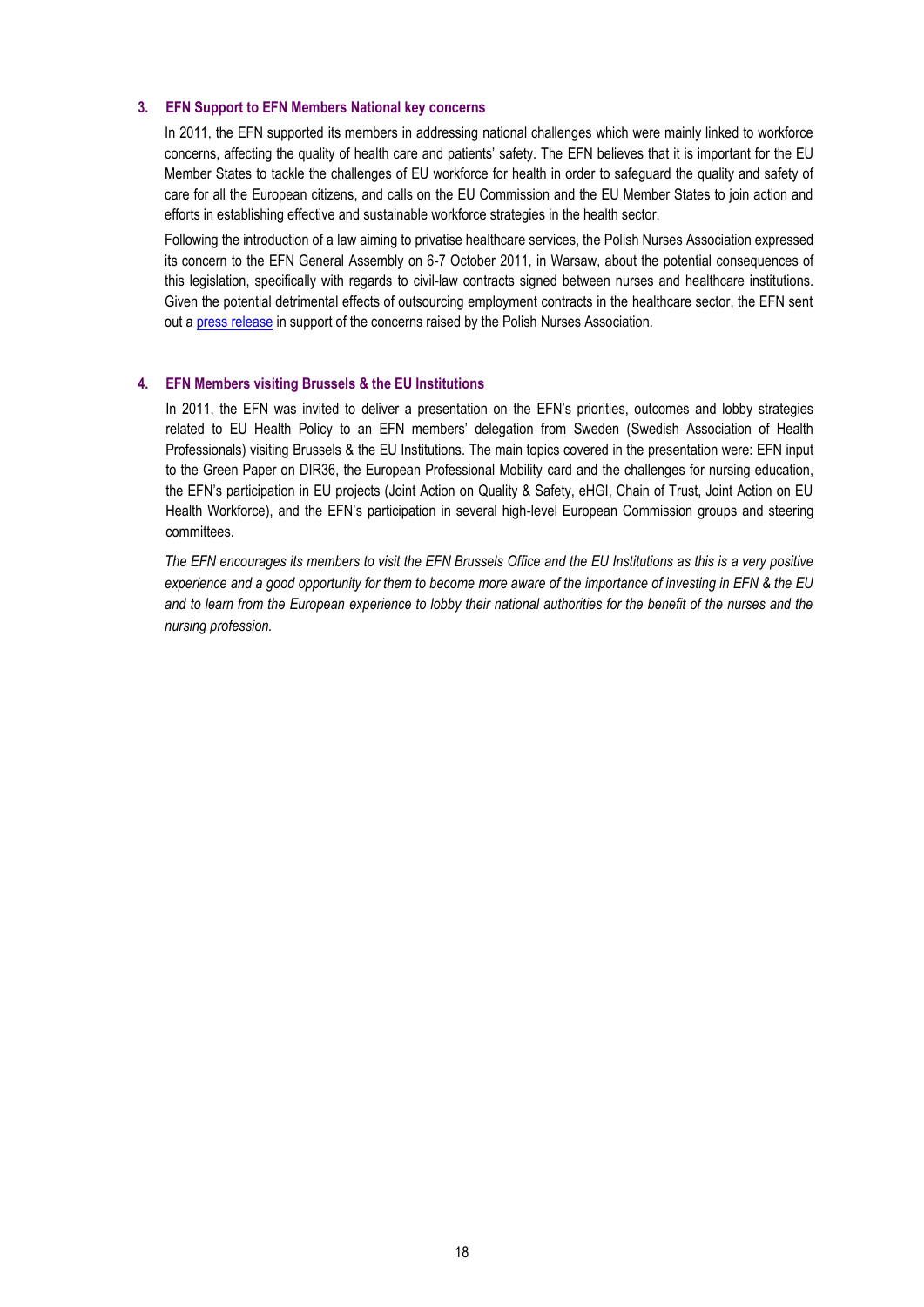For the EFN, it is essential that its members have the necessary information, knowledge and experience to take informed decisions on the key issues for the nursing profession, not only during the EFN General Assemblies, but also when an item is being discussed and/or needs urgent attention. In order to be as reactive and proactive as possible, the EFN Brussels Office regularly provides the EFN members with up-to-date information on the most recent items discussed at EU level, through: updates, briefing notes, press releases, position statements, speeches, and articles. Most of these documents are made available to the public via the EFN Website: [www.efnweb.eu.](http://www.efnweb.eu/)

#### **EFN Website**

The **[EFN website](http://www.efnweb.eu/)** is used as a key communication tool to disseminate information to the EFN Members, the EU Health Stakeholders, and the public in general. Updated on a regular basis, the EFN Website reflects the on-going activities of EFN on the important issues related to the nurses and the nursing profession. The EFN has in 2011 launched a new website as a way of enhancing communication with its members and stakeholders, through more effective, user-friendly, and interoperable channels. This, along with the use of the online platform Basecamp, is an important step in making the EFN more current and dynamic.

#### **The documentation to the General Assembly & Executive Committee**

Prior to each General Assembly and Executive Committee meetings, the EFN members/Executive Committee receive all the relevant documents with the key items to be discussed in the respective meetings, in order to take informed decisions and make recommendations on the key issues to be taken forward by the EFN Brussels Office. These documents are accessible only to the EFN Members in th[e meetings section](http://www.efnweb.eu/version1/EN/meetings.html) of the EFN Website.

#### **Bi-monthly EFN Update**

Every two months, the EFN publishes its **[Update](http://www.efnweb.org/version1/en/networks_updates.html)** that makes reference to the main information for nurses and the nursing profession within the European Union and to the key issues to influence in the European Institutions. These updates keep the EFN Members, and other key EU health alliances, informed about the EFN policies, actions and relevant European initiatives.

#### **EFN Briefing Notes**

The **[EFN Briefing Notes](http://www.efnweb.org/version1/en/networks_briefingnotes.php)**, available only to the EFN members, provide specific information on key lobby issues that may influence national policies. In 2011, the EFN has published several briefing notes on key items such as: Cross-Border Healthcare Directive, DIR36, the Active and Healthy Ageing Innovative Partnership, professional mobility, and the Single Market Forum.

#### **EFN Press Releases**

The **[EFN Press Releases](http://www.efnweb.org/version1/en/networks_press.html)** provide the EFN members, and other key EU health stakeholders, with information on key issues that the EFN believes is important to share, at a certain key moment. In 2011, the EFN published Press Releases on several key issues, such as: Continuity of Care, DIR 36, the Active and Healthy Ageing Innovative Partnership, and the International Nurses" Day.

#### **EFN Position Statements**

The **[EFN Position Statements](http://www.efnweb.eu/version1/en/core_pstatement.html)**, highlighting the EFN/EFN members views on specific issues, and approved by the EFN General Assembly, are crucial for the EFN's lobby work with the different EU Institutions and EU Stakeholders, and to support the EFN Members in their daily lobby work. In 2011, the EFN members approved a Position Statement on continuity of care.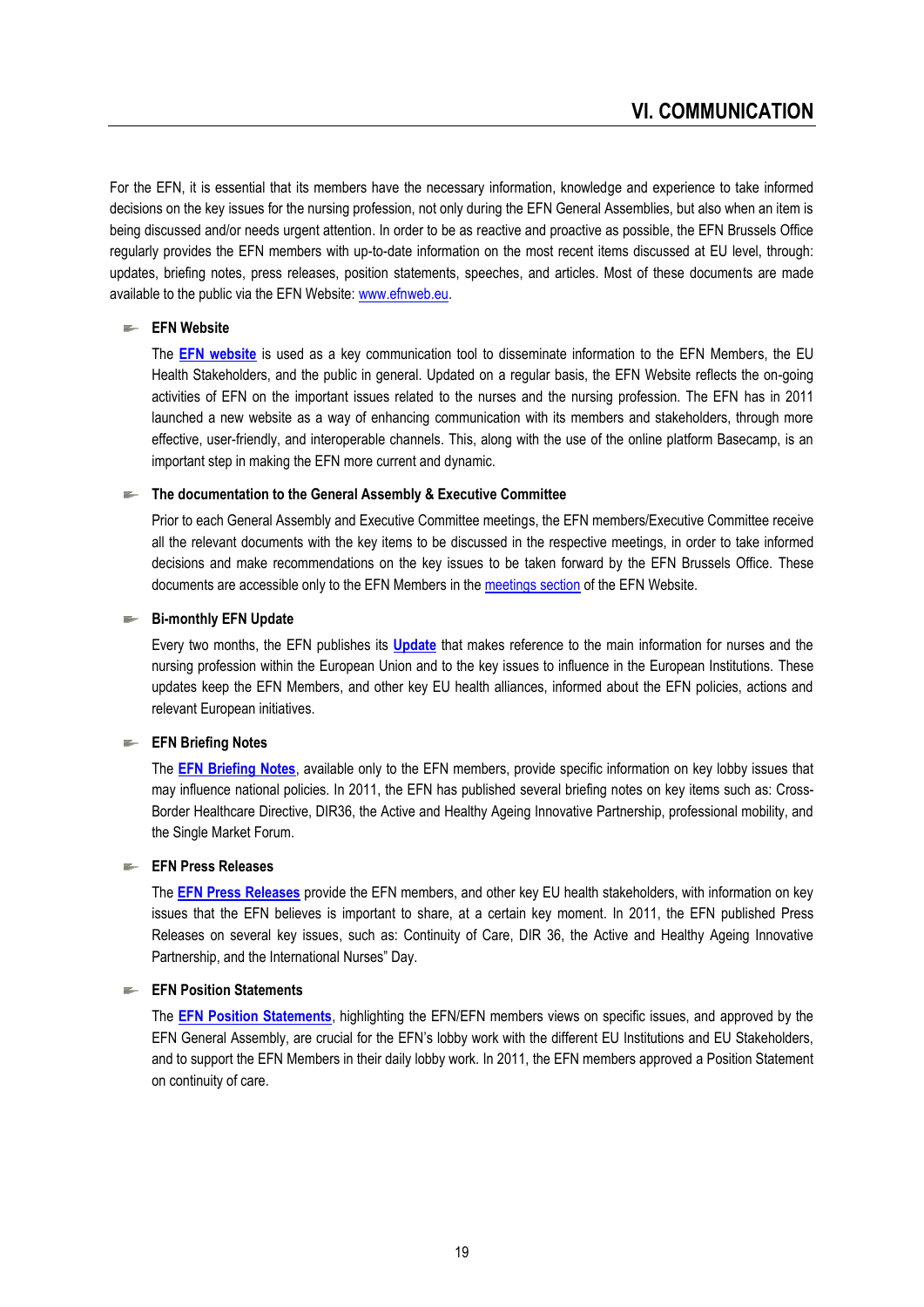Politically speaking, the EFN has become a powerful organisation.

To capture the forty years of development, investments and innovation, the book 'Nurses Voice in the EU Policy Process', launched in the European Parliament on 23 November 2011, captures the history of PCN/EFN, from the sixties up till our governance today, and our future within the EU and Europe. This inspirational narrative story focuses on the EFN's main political achievements and explains for each success story 'how the nursing leadership did it, why the nursing leadership did it and when they did it'.

It is important that the 'History of the European Nursing Movement' (Chapter 1) is known to the young generation. A good example is the DIR36 where three nursing leaders came to Brussels in the sixties to influence the Commission in its writing. Today, with the modernisation of the same Directive, we are doing exactly the same. This is to say: read the history and draw your own conclusion on how you want to move forward.

But it becomes clear from the many interviews that the book is based on, that nurses build the EU by contributing to the EU Policy Process (Chapter 2). In chapter 3, different success stories and legislative developments are witnessing the influence nurses have, detailing the lobby mechanisms leading to these successful outcomes. I believe you can only have success if your share success.

Therefore, it is helpful to understand the pathways to access EU funds. This chapter is not at all a capacity-building seminar on how to write an EU project proposal; it is about bridging the gap between you and EU bureaucracy to apply for funds. Chapter 4 therefore focuses on 'EU Funding: Follow the Money'.

But what is the EFN without its members? What is the EFN without the strong nursing leaders coming together and agreeing on what is needed for the nursing community in serving the patients and European citizens? Chapter 5 'From Policy to Practice: the Strength of Members' indicates how the EFN members bring and take 'from Brussels'. The EFN is a loop of advocacy and information, bringing the field to Brussels and the EFN members bringing EU policy to national context. Peerstrengthening is therefore key in building the European Union.

In addition to the power of the EFN members, the EFN's alliances are central in achieving success. Therefore, the next chapter focuses on the 'European Citizens' Voice', the 'Civil Society's Voice', the 'Patients' Voice' and the 'Women's Voice', with the ultimate ambition to stress again 'Stakeholder Engagement' as a new model for successful policy-making.

The book closes by looking at the future, knowing that the flagships and horizons are designed until 2020. When it comes to the nurses' role in future health system designs, the author believes that the societal challenges can be tackled by putting community care into the driving seat, by entering new partnerships for innovation, by measuring and peer-reviewing the challenges ahead and systematically dealing with Euro-scepticism.

Looking forward to the next edition in 2051!

Paul De Raeve